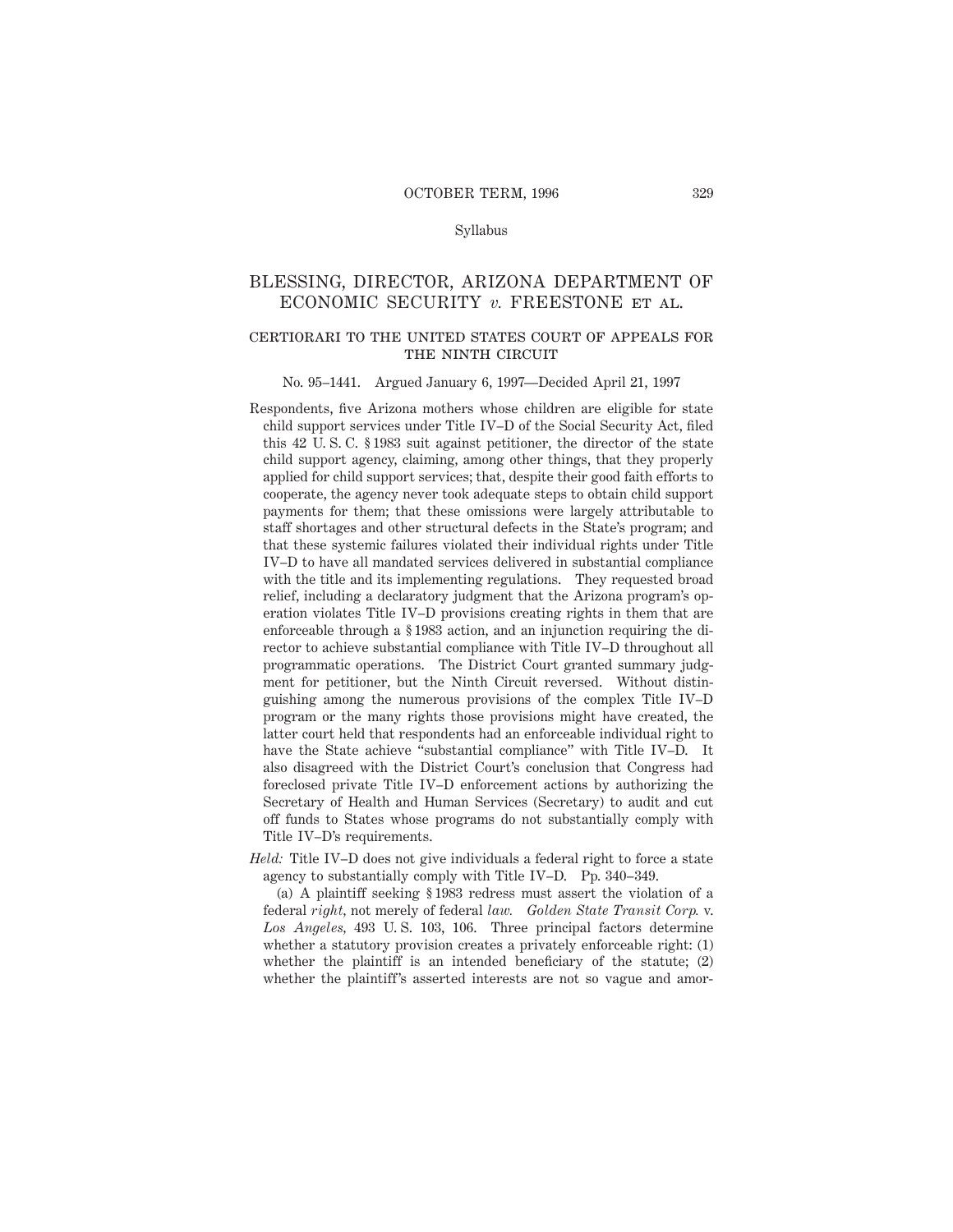#### Syllabus

phous as to be beyond the competence of the judiciary to enforce; and (3) whether the statute imposes a binding obligation on the State. See, *e. g., Wilder* v. *Virginia Hospital Assn.,* 496 U. S. 498, 509. Even if a plaintiff demonstrates such a right, however, there is only a rebuttable presumption that it is enforceable under § 1983. Dismissal is proper if Congress specifically foreclosed a § 1983 remedy, *Smith* v. *Robinson,* 468 U. S. 992, 1005, n. 9, 1003, either expressly, by forbidding recourse to § 1983 in the statute itself, or impliedly, by creating a comprehensive enforcement scheme that is incompatible with individual § 1983 enforcement, *Livadas* v. *Bradshaw,* 512 U. S. 107, 133. Pp. 340–341.

(b) Respondents have not established that Title IV–D gives them individually enforceable federal rights. In prior cases, the Court has been able to determine whether or not a statute created such rights because the plaintiffs articulated, and lower courts evaluated, welldefined claims. See, *e. g., Wright* v. *Roanoke Redevelopment and Housing Authority,* 479 U. S. 418, 430. Here, respondents have not identified with particularity the rights they claim, and the Ninth Circuit has not engaged in the requisite methodical inquiry. That court erred in apparently holding that individuals have an enforceable right to "substantial compliance" with Title IV–D in all respects. The statutory "substantial compliance" requirement, see, *e. g.,* 42 U. S. C. § 609(a)(8) (1994 ed., Supp. II), does not give rise to individual rights; it was not intended to benefit individual children and custodial parents, but is simply a yardstick for the Secretary to measure the *systemwide* performance of a State's Title IV–D program, allowing her to increase the frequency of audits and reduce the State's federal grant upon a finding of substantial noncompliance. The Court of Appeals also erred in taking a blanket approach to determining whether Title IV–D creates rights: It is readily apparent that many of the provisions of that multifaceted statutory scheme, including its "substantial compliance" standard and data processing, staffing, and organizational requirements, do not fit any of the traditional criteria for identifying statutory rights. Although this Court does not foreclose the possibility that some Title IV–D provisions give rise to individual rights, the Ninth Circuit did not separate out the particular rights it believed arise from the statutory scheme, the complaint is less than clear in this regard, and it is not certain whether respondents sought any relief more specific than a declaration that their "rights" were being violated and an injunction forcing petitioner to "substantially comply" with all of Title IV–D's provisions. This defect is best addressed by sending the case back for the District Court to construe the complaint in the first instance, in order to determine exactly what rights, considered in their most concrete, specific form, respondents are asserting. Only by manageably breaking down the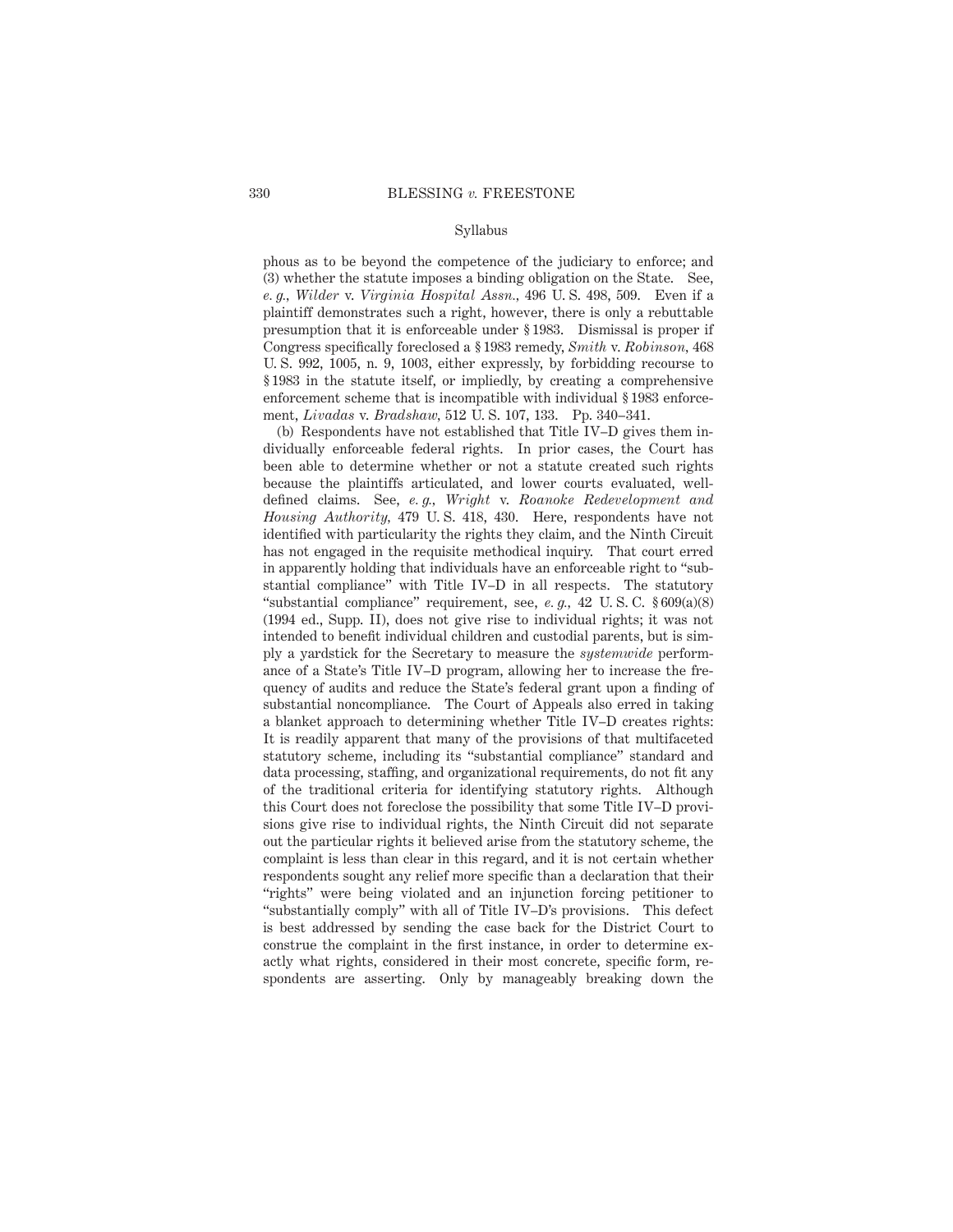#### Syllabus

complaint into specific allegations can the District Court proceed to determine whether any specific claim asserts an individual federal right. Pp. 341–346.

(c) Petitioner's argument that Title IV–D's remedial scheme is sufficiently comprehensive to demonstrate congressional intent to preclude § 1983 suits is rejected. Petitioner does not claim that any Title IV–D provision expressly curtails § 1983 actions, and she has failed to make the difficult showing that allowing such actions to go forward in these circumstances would be inconsistent with Congress' carefully tailored scheme. That scheme is far more limited than those at issue in *Middlesex County Sewerage Authority* v. *National Sea Clammers Assn.,* 453 U. S. 1, and *Smith* v. *Robinson,* 468 U. S. 992, the only cases in which the Court has found preclusion; in particular, Title IV–D contains no private remedy—either judicial or administrative—through which aggrieved persons can seek redress. The only way that Title IV–D assures that States live up to their child support plans is through the Secretary's oversight, but the Secretary's limited powers to audit and cut federal funding are not comprehensive enough to foreclose § 1983 liability. Pp. 346–348.

68 F. 3d 1141, vacated and remanded.

O'Connor, J., delivered the opinion for a unanimous Court. Scalia, J., filed a concurring opinion, in which KENNEDY, J., joined, *post*, p. 349.

*C. Tim Delaney,* Solicitor General of Arizona, argued the cause for petitioner. With him on the briefs were *Grant Woods,* Attorney General, *Carter G. Phillips, Richard D. Bernstein,* and *Adam D. Hirsh.*

*Marsha S. Berzon* argued the cause and filed a brief for respondents.

*Patricia A. Millett* argued the cause for the United States as *amicus curiae* urging affirmance. With her on the brief were *Acting Solicitor General Dellinger, Assistant Attorney General Hunger, Deputy Solicitor General Kneedler, William Kanter,* and *Alfred Mollin.*\*

<sup>\*</sup>Briefs of *amici curiae* urging reversal were filed for the State of Illinois et al. by *James E. Ryan,* Attorney General of Illinois, *Barbara A. Preiner,* Solicitor General, and *James C. O'Connell, Barbara L. Greenspan,* and *James C. Stevens,* Special Assistant Attorneys General, and *Charles F. C. Ruff,* Corporation Counsel of the District of Columbia, and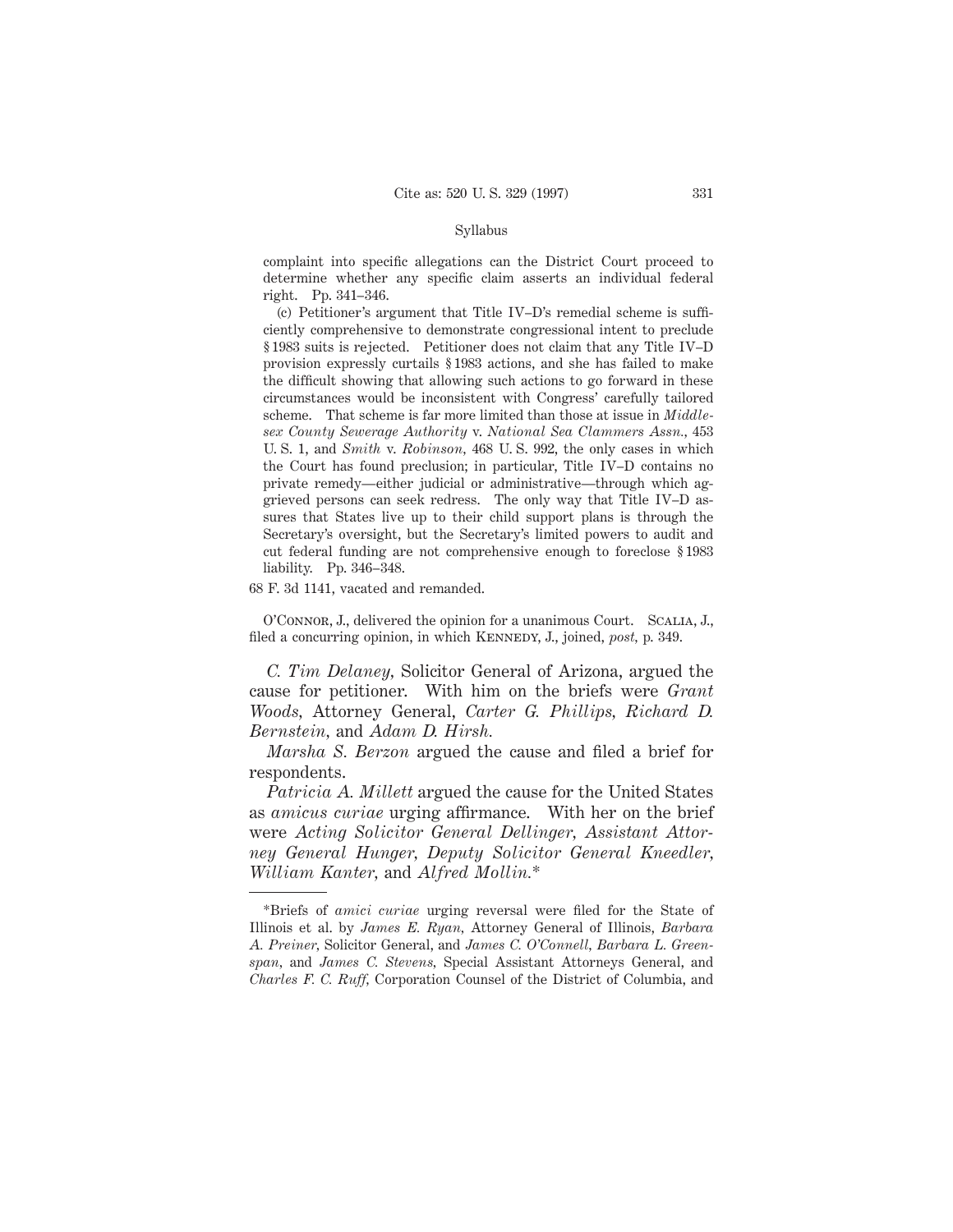JUSTICE O'CONNOR delivered the opinion of the Court.

This case concerns a lawsuit brought by five mothers in Arizona whose children are eligible to receive child support services from the State pursuant to Title IV–D of the Social Security Act, as added, 88 Stat. 2351, and as amended, 42 U. S. C. §§ 651–669b (1994 ed. and Supp. II). These custodial parents sued the director of Arizona's child support agency

Briefs of *amici curiae* urging affirmance were filed for the American Civil Liberties Union et al. by *Christopher A. Hansen, Steven R. Shapiro,* and *Erwin Chemerinsky;* for the Anti-Poverty Project of the Edwin F. Mandel Legal Aid Clinic of the University of Chicago Law School by *Gary H. Palm;* for the National Center for Youth Law et al. by *Leora Gershenzon, Martha Matthews,* and *Brian Paddock;* and for the National Women's Law Center et al. by *Regina G. Maloney, Nancy Duff Campbell, Elisabeth Hirschhorn Donahue,* and *Martha F. Davis.*

by the Attorneys General for their respective jurisdictions as follows: *Jeff Sessions* of Alabama, *Bruce M. Botelho* of Alaska, *Daniel E. Lungren* of California, *Gale A. Norton* of Colorado, *Richard Blumenthal* of Connecticut, *M. Jane Brady* of Delaware, *Robert A. Butterworth* of Florida, *Michael J. Bowers* of Georgia, *Margery S. Bronster* of Hawaii, *Alan G. Lance* of Idaho, *Pamela S. Carter* of Indiana, *Thomas J. Miller* of Iowa, *Carla J. Stovall* of Kansas, *Richard P. Ieyoub* of Louisiana, *Andrew Ketterer* of Maine, *J. Joseph Curran, Jr.,* of Maryland, *Scott Harshbarger* of Massachusetts, *Frank J. Kelley* of Michigan, *Mike Moore* of Mississippi, *Joseph P. Mazurek* of Montana, *Don Stenberg* of Nebraska, *Frankie Sue Del Papa* of Nevada, *Jeffrey R. Howard* of New Hampshire, *Peter Verniero* of New Jersey, *Dennis C. Vacco* of New York, *Michael F. Easley* of North Carolina, *Heidi Heitkamp* of North Dakota, *Betty D. Montgomery* of Ohio, *W. A. Drew Edmondson* of Oklahoma, *Theodore R. Kulongoski* of Oregon, *Thomas W. Corbett, Jr.,* of Pennsylvania, *Jeffrey B. Pine* of Rhode Island, *Charles Molony Condon* of South Carolina, *Mark Barnett* of South Dakota, *Charles W. Burson* of Tennessee, *Dan Morales* of Texas, *Jan Graham* of Utah, *Jeffrey L. Amestoy* of Vermont, *James S. Gilmore III* of Virginia, *Christine O. Gregoire* of Washington, *William U. Hill* of Wyoming, *Malaetasi M. Togafau* of American Samoa, *Calvin E. Holloway, Sr.,* of Guam, and *Julio A. Brady* of the Virgin Islands; for the American Public Welfare Association et al. by *Diana L. Fogle;* for the Council of State Governments et al. by *Richard Ruda* and *Charles Rothfeld;* and for the National District Attorneys Association et al. by *John D. Krisor, Jr., John Kaye, Michael R. Capizi, John Ladenburg,* and *Michael McCormick.*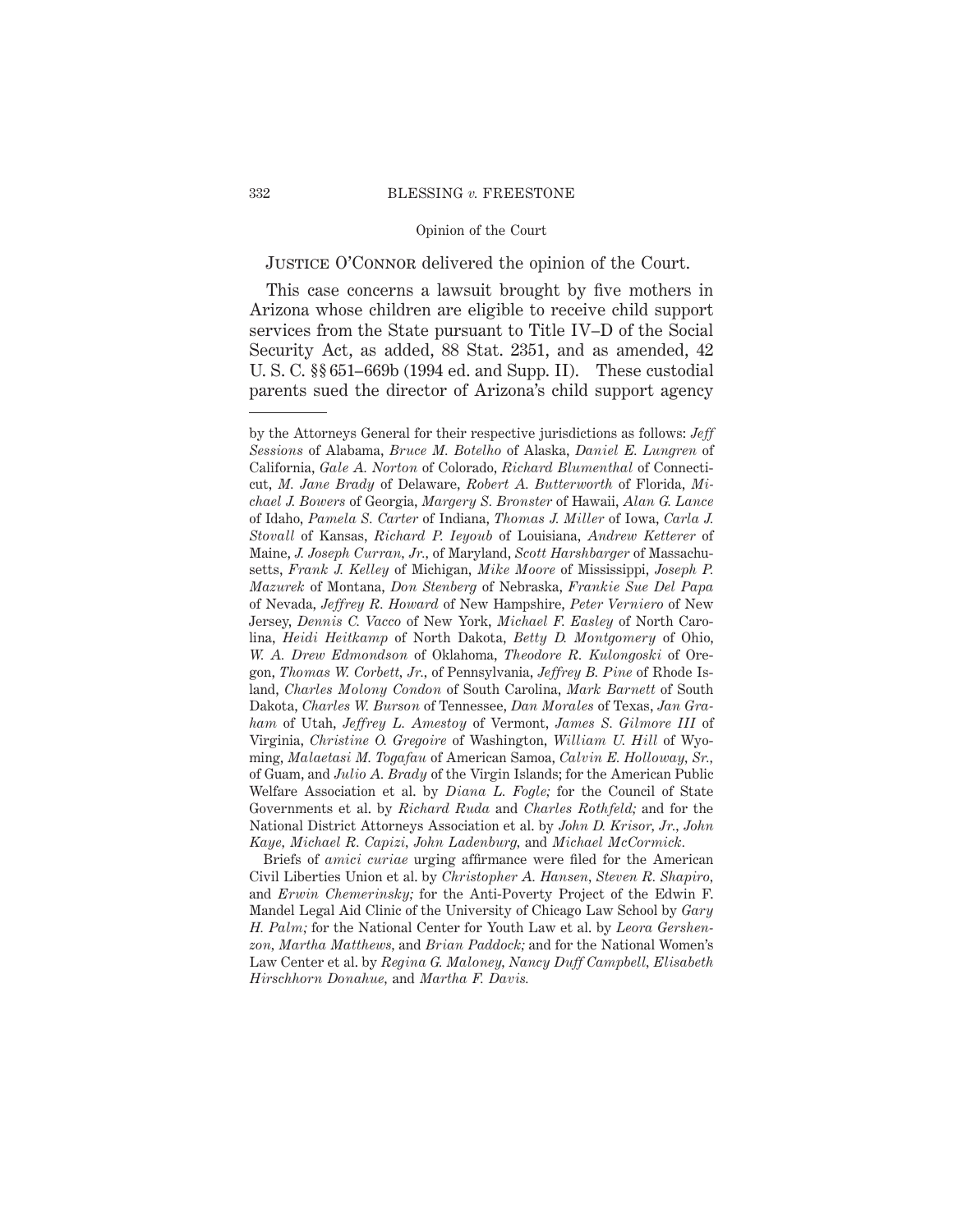under Rev. Stat. § 1979, 42 U. S. C. § 1983, claiming that they had an enforceable individual right to have the State's program achieve "substantial compliance" with the requirements of Title IV–D. Without distinguishing among the numerous provisions of this complex program, the Court of Appeals for the Ninth Circuit held that respondents had such a right. We disagree that the statutory scheme can be analyzed so generally, and hold that Title IV–D does not give individuals a federal right to force a state agency to substantially comply with Title IV–D. Accordingly, we vacate and remand with instructions to remand to the District Court.

I

This controversy concerns an interlocking set of cooperative federal-state welfare programs. Arizona participates in the federal Aid to Families with Dependent Children (AFDC) program, which provides subsistence welfare benefits to needy families. Social Security Act, Title IV–A, 42 U. S. C. §§ 601–617. To qualify for federal AFDC funds, the State must certify that it will operate a child support enforcement program that conforms with the numerous requirements set forth in Title IV–D of the Social Security Act, 42 U.S.C.  $\S § 651-669b$  (1994 ed. and Supp. II),<sup>1</sup> and will do so pursuant to a detailed plan that has been approved by the Secretary of Health and Human Services (Secretary). § 602(a)(2); see also § 652(a)(3). The Federal Government underwrites roughly two-thirds of the cost of the State's child support efforts. § 655(a). But the State must do more than simply collect overdue support payments; it must also establish a comprehensive system to establish paternity,

<sup>&</sup>lt;sup>1</sup> After the Court of Appeals rendered its decision, Congress amended Title IV–D in the Personal Responsibility and Work Opportunity Reconciliation Act of 1996, Pub. L. 104–193, 110 Stat. 2105. Except where otherwise noted, we refer to the amended version of Title IV–D throughout this opinion.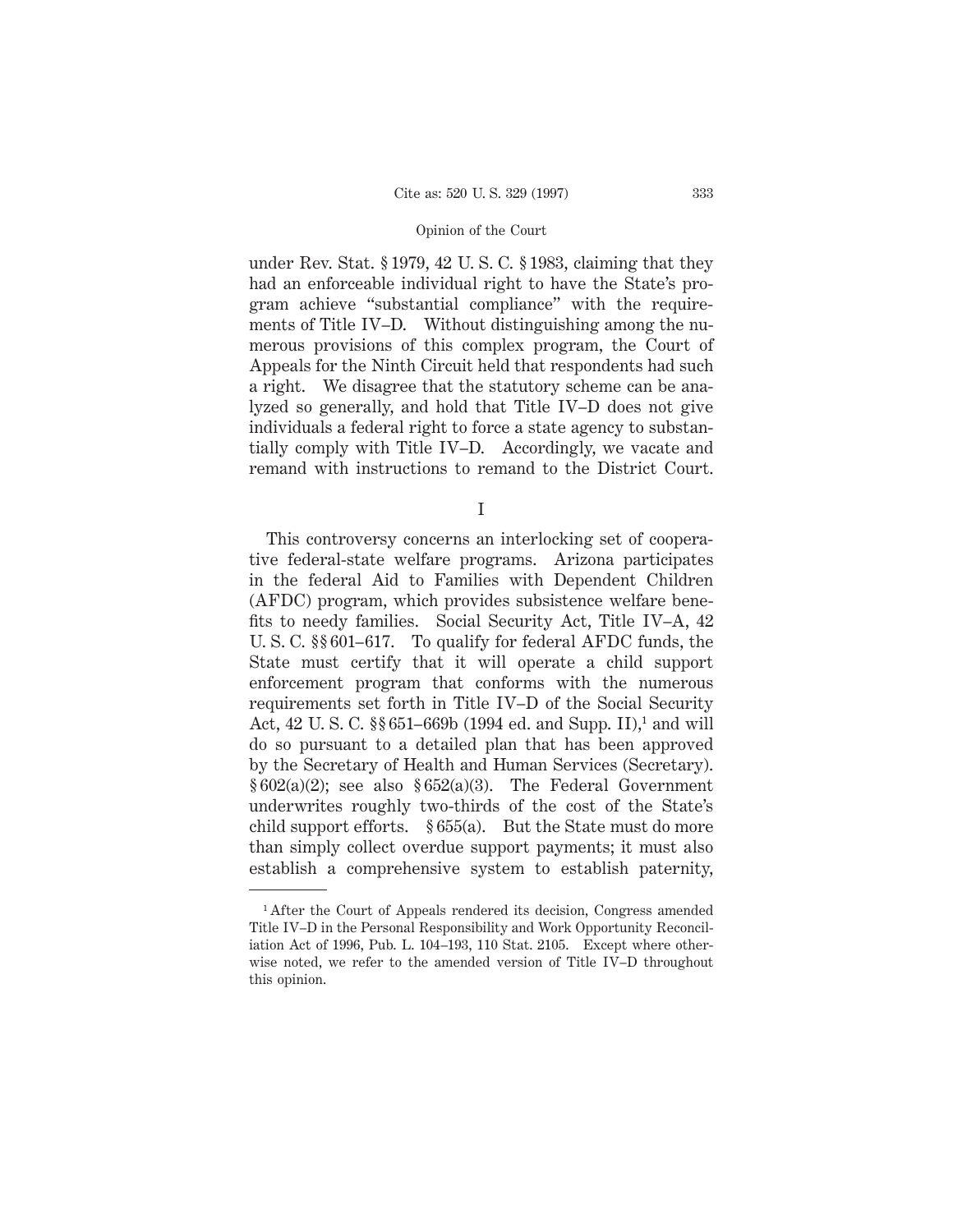locate absent parents, and help families obtain support orders. §§ 651, 654.

A State must provide these services free of charge to AFDC recipients and, when requested, for a nominal fee to children and custodial parents who are not receiving AFDC payments. §§ 651, 654(4). AFDC recipients must assign their child support rights to the State and fully cooperate with the State's efforts to establish paternity and obtain support payments. Although the State may keep most of the support payments that it collects on behalf of AFDC families in order to offset the costs of providing welfare benefits, until recently it only had to distribute the first \$50 of each payment to the family.  $42 \text{ U.S. C. }$  \$657(b)(1). The amended version of Title IV–D replaces this \$50 pass-through with more generous distributions to families once they leave welfare. 42 U. S. C. § 657(a)(2) (1994 ed., Supp. II). Non-AFDC recipients who request the State's aid are entitled to have all collected funds passed through.  $$657(a)(3)$ . In all cases, the State must distribute the family's share of collected support payments within two business days after receipt.  $§ 654b(c)(1)$ .

The structure of each State's Title IV–D agency, like the services it provides, must conform to federal guidelines. For example, States must create separate units to administer the plan, §654(3), and to disburse collected funds, § 654(27), each of which must be staffed at levels set by the Secretary, 45 CFR § 303.20 (1995). If a State delegates its disbursement function to local governments, it must reward the most efficient local agencies with a share of federal incentive payments. 42 U.S.C. § 654(22). To maintain detailed records of all pending cases, as well as to generate the various reports required by federal authorities, States must set up computer systems that meet numerous federal specifications. § 654a. Finally, in addition to setting up this administrative framework, each participating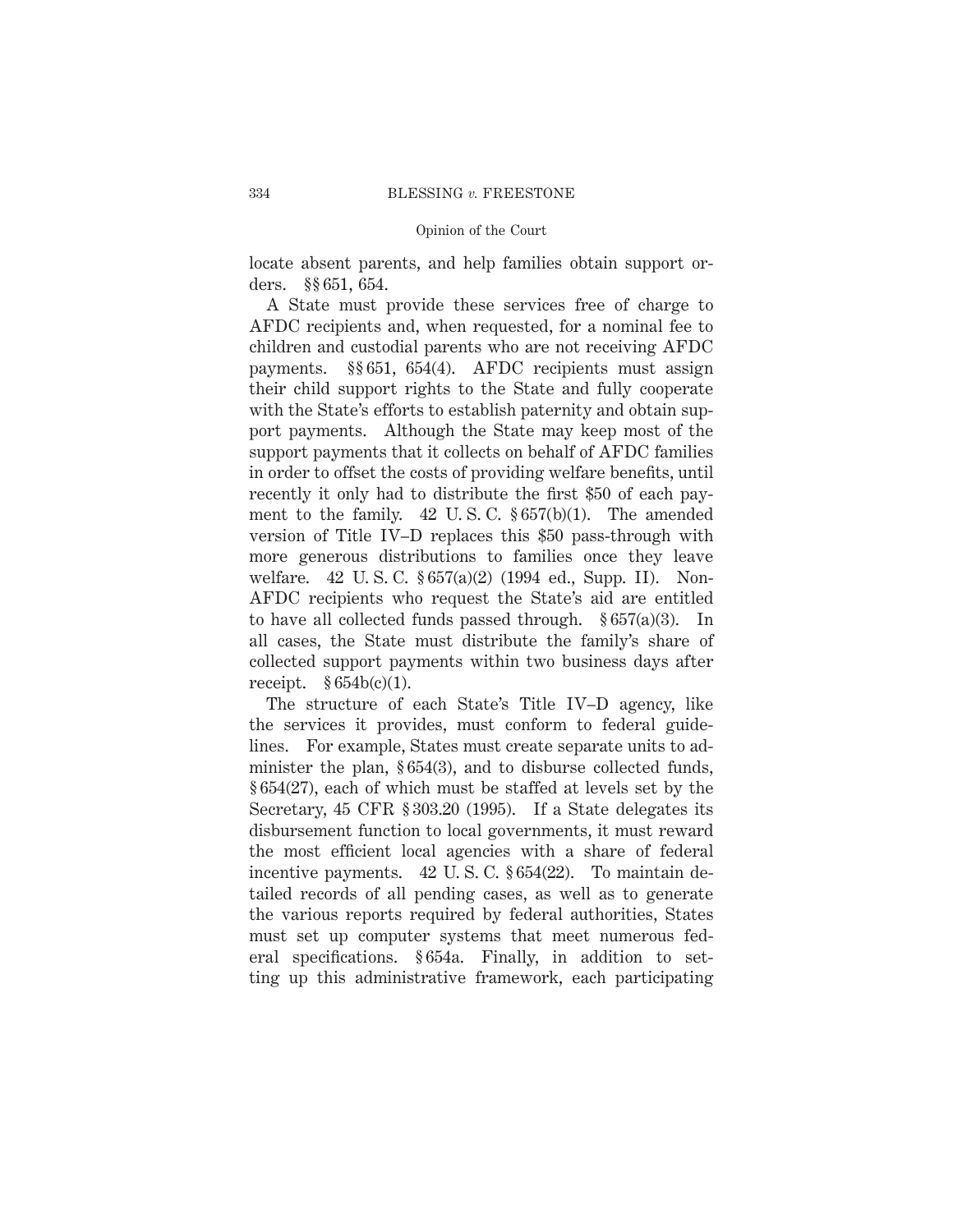State must enact laws designed to streamline paternity and child support actions. §§ 654(20), 666.

To oversee this complex federal-state enterprise, Congress created the Office of Child Support Enforcement (OCSE) within the Department of Health and Human Services (HHS). This agency is charged with auditing the States' compliance with their federally approved plans. Audits must occur at least once every three years, or more often if a State's performance falls below certain standards. § 652(a)(4). If a State does not "substantially comply" with the requirements of Title IV–D, the Secretary is authorized to penalize the State by reducing its AFDC grant by up to five percent. § 609(a)(8). The Secretary has interpreted "substantial compliance" as: (a) full compliance with requirements that services be offered statewide and that certain recipients be notified monthly of the support collected, as well as with reporting, record keeping, and accounting rules; (b) 90 percent compliance with case opening and case closure criteria; and (c) 75 percent compliance with most remaining program requirements. 45 CFR § 305.20 (1995). The Secretary may suspend a penalty if the State implements an adequate corrective action plan, and if the program achieves "substantial compliance," she may rescind the penalty entirely. 42 U. S. C. § 609(c) (1994 ed., Supp. II).

II

Arizona's record of enforcing child support obligations is less than stellar, particularly compared with those of other States. In a 1992 report, Arizona's Auditor General chronicled many of the State's problems. In the 1989–1990 fiscal year, Arizona failed to collect enough child support payments and federal incentives to cover the administrative costs of its Title IV–D program—1 of only 10 States to fall below that target. Arizona Auditor General, A Performance Audit of the Arizona Department of Economic Security 2 (1992). The Auditor General also pointed out that the cost effectiveness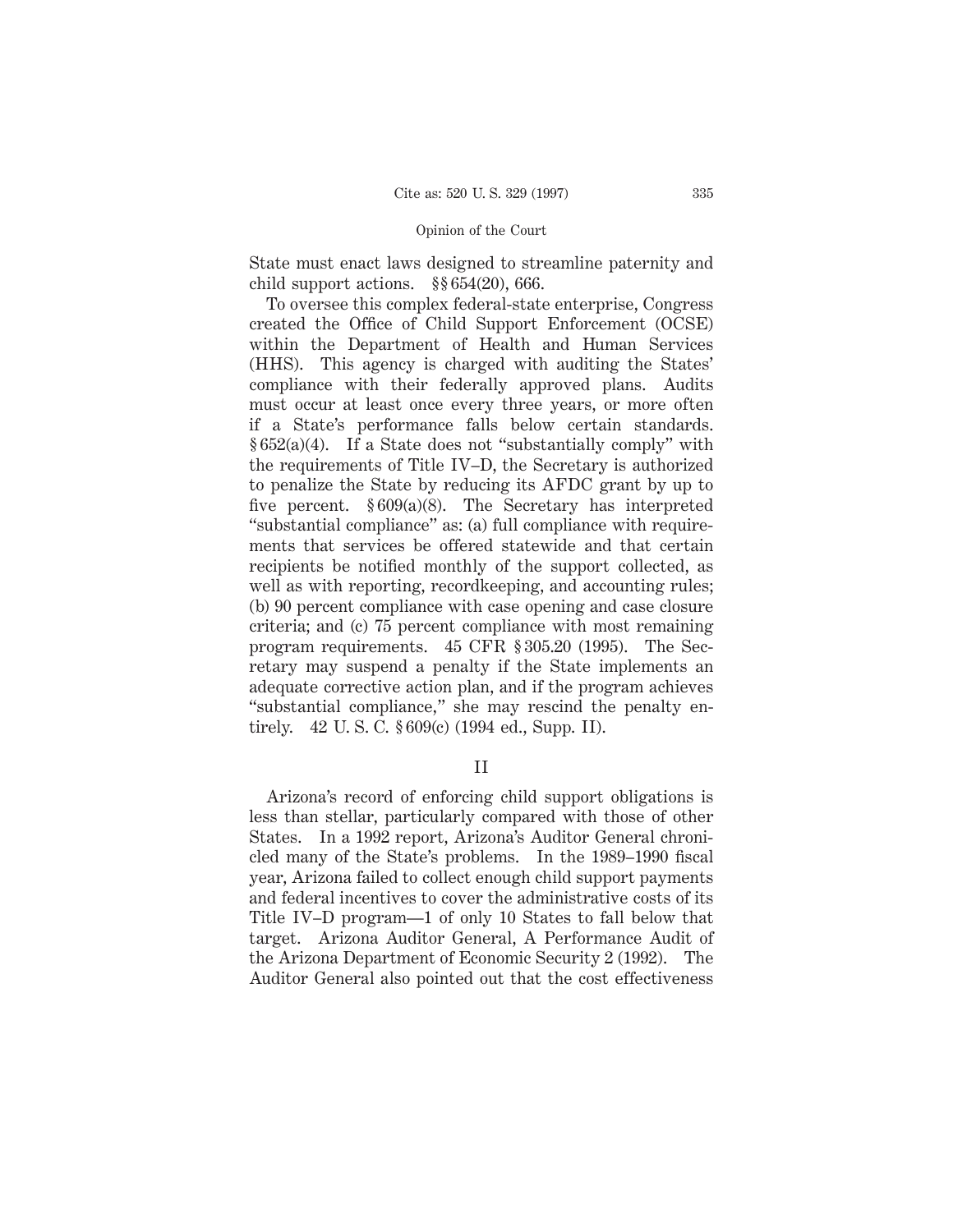of Arizona's support enforcement efforts had been "minimal." For every dollar spent on enforcement, the State collected barely two dollars—almost half the nationwide average. *Ibid.* In 1992, nearly three-quarters of Arizona's 275,000 child support cases were still in the earliest stages of the enforcement process. In 42 percent of all cases, paternity had yet to be established. In a further 29 percent, the absent parent had been identified but his or her whereabouts were unknown. *Id.,* at 12. Overall, the Auditor General found that Arizona "obtains regular child support payments for fewer than five percent of the parents it serves." *Id.,* at 9.

Federal audits by OCSE have also identified shortcomings in Arizona's child support system. In several reviews of the State's performance from 1984 to 1989, the Secretary found that Arizona had not substantially complied with significant program requirements, and she repeatedly penalized the State one percent of its AFDC grant. The State developed a corrective action plan after each failed audit, which prompted the Secretary to suspend and—in every instance but one—waive the one-percent reduction in Arizona's AFDC funding.<sup>2</sup>

<sup>2</sup> For the deficiencies in Arizona's child support enforcement system, see principally OCSE, Audit Division Report No. AZ–85–PR, Program Results Audit of the State of Arizona Child Support Enforcement Program, October 1, 1984–September 30, 1985 (June 25, 1987); OCSE, Audit Division Report No. AZ–86–PR/PM, Program Results/Performance Measurements Audit, State of Arizona, Child Support Enforcement Program, October 1, 1985–September 30, 1986 (June 9, 1989); OCSE, Audit Division Report No. AZ–90–AA, Comprehensive Annual Audit, State of Arizona (Sept. 30, 1991) (covering calendar year 1989). Arizona eventually achieved substantial compliance in each category found deficient in these audits, although not always in a timely manner. See, *e. g.,* Letter from Jo Anne B. Barnhart, Assistant Secretary for Children and Families, Dept. of HHS, to Linda Moore-Cannon, Director, Arizona Dept. of Economic Security (Mar. 2, 1992) (reducing Arizona's AFDC funding by one percent for the period between July 1, 1988, and December 31, 1988, due to the State's failure to implement its Parent Locator Service in conformity with its corrective action plan).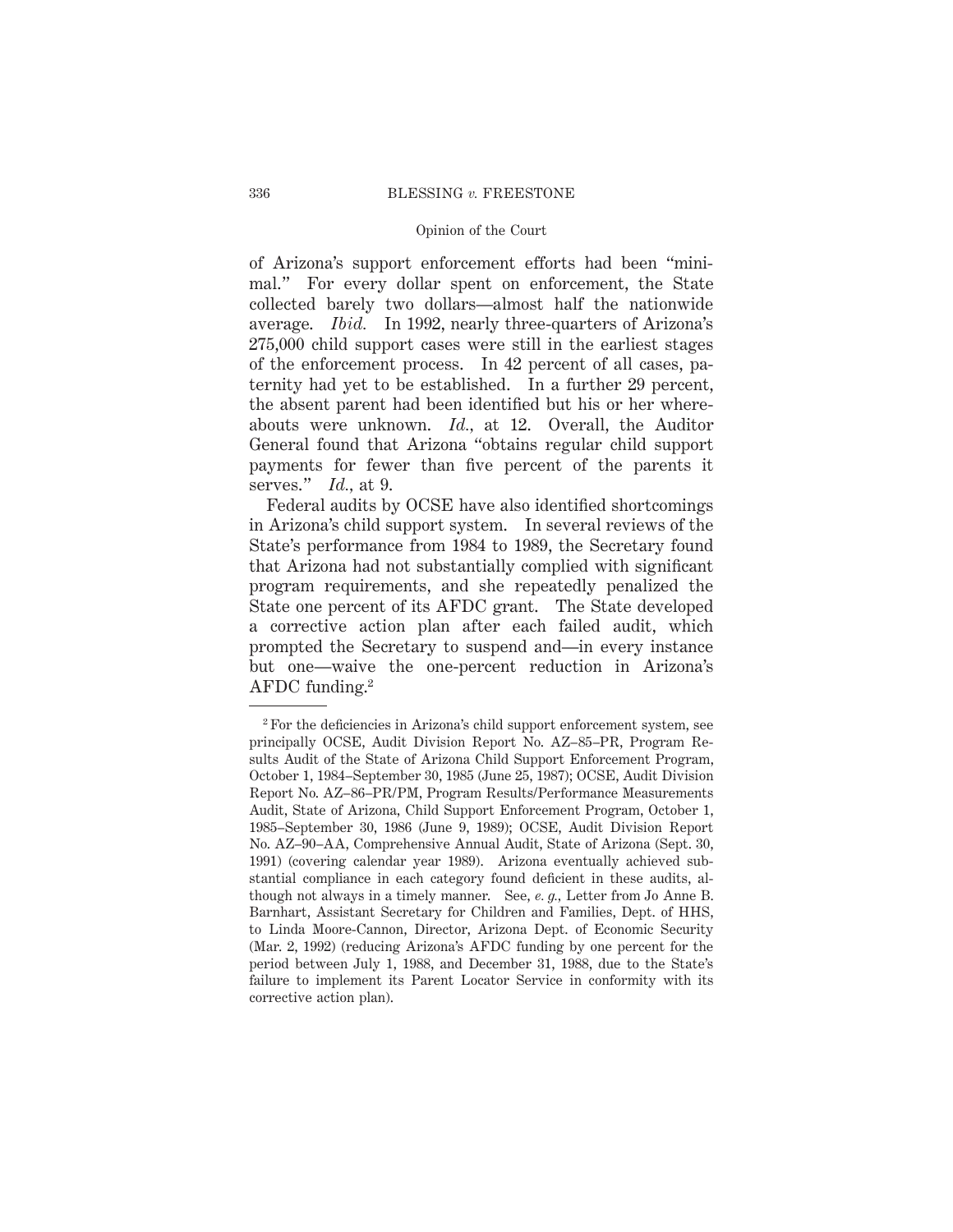Respondents are five Arizona mothers (some of whom receive AFDC benefits) whose children are eligible for Title IV–D child support services. They filed this lawsuit in the United States District Court for the District of Arizona against the Director of the Arizona Department of Economic Security, the state agency charged with providing child support services under Title IV–D. In a lengthy complaint, respondents claimed that they had properly applied for child support services but that, despite their good faith efforts to cooperate, the agency never took adequate steps to obtain child support payments from the fathers of their children. These omissions, respondents contended, were largely attributable to structural defects in the State's child support efforts: staff shortages, high caseloads, unmanageable backlogs, and deficiencies in the State's accounting methods and recordkeeping. App. 11, 14–16. Respondents sought to represent a class of all children and custodial parents residing in Arizona who are or will be entitled to Title IV–D services.

Respondents claimed that the State's systemic failures violated their federal rights under Title IV–D. Invoking 42 U. S. C. § 1983, they asked the District Court to grant them the following broad relief:

"Enter a declaratory judgment determining that operation of the Arizona Title IV–D program violates controlling, substantive provisions of federal law creating rights in plaintiffs and the class enforceable through an action permitted by 42 U. S. C. § 1983.

"Grant permanent (and as necessary and appropriate, interlocutory) injunctions prohibiting continued adherence to the aforesaid pattern and practices and requiring affirmative measures sufficient to achieve as well as sustain substantial compliance with federal law, throughout all programmatic operations at issue." App. 42.

The Director immediately moved to dismiss the complaint on several grounds, arguing primarily that Title IV–D cre-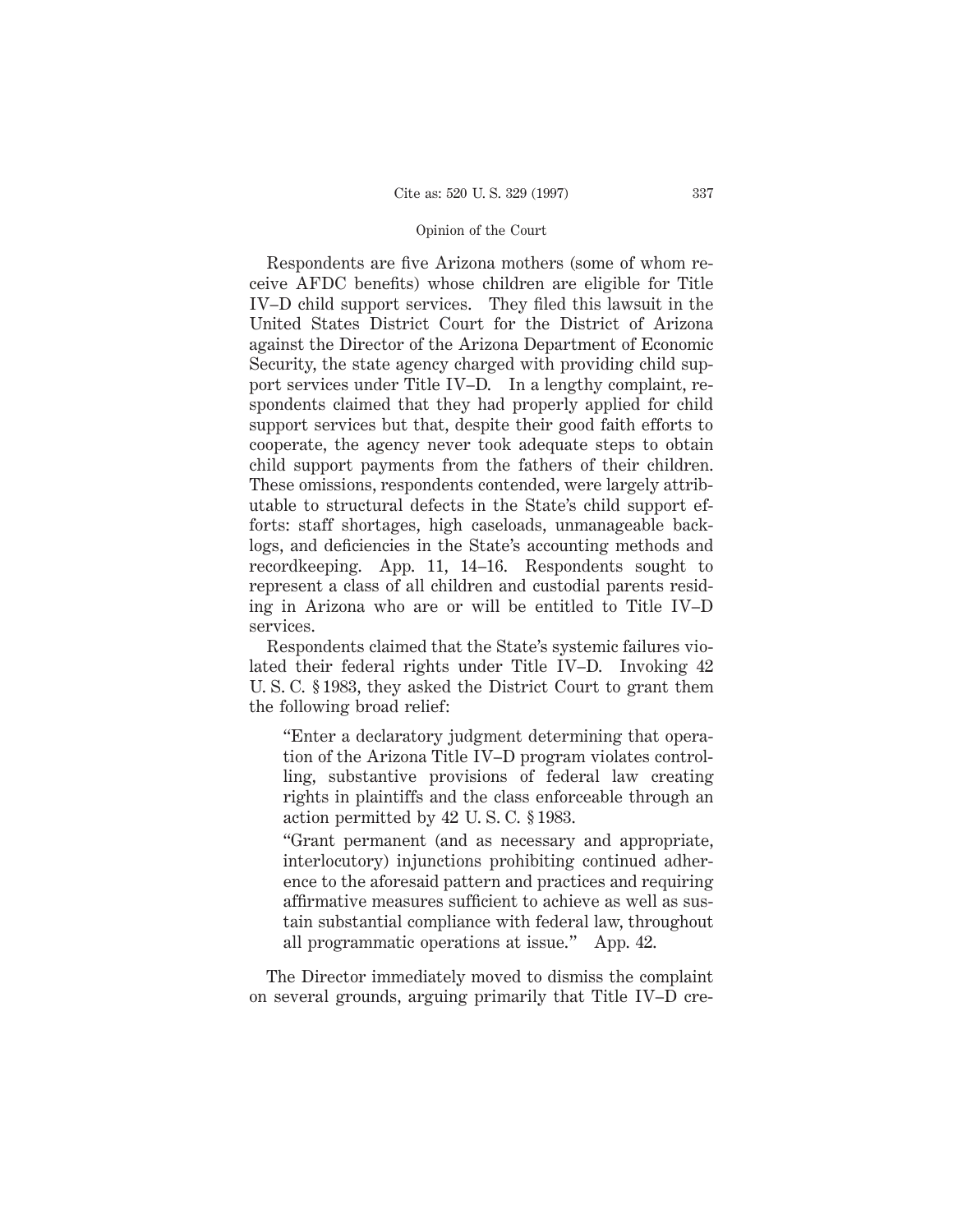ates no individual rights enforceable under § 1983. The District Court treated this motion as one for summary judgment and ruled in favor of the Director. Relying primarily on a decision of the Court of Appeals for the Sixth Circuit, *Carelli* v. *Howser,* 923 F. 2d 1208 (1991), the District Court held that Congress had foreclosed private actions to enforce Title IV–D by authorizing the Secretary to audit and cut off funds to States with programs that do not substantially comply with Title IV–D's requirements.

A divided panel of the Court of Appeals for the Ninth Circuit reversed. 68 F. 3d 1141 (1995). The majority identified the three principal factors this Court has used to determine whether a statute creates a privately enforceable right: whether the plaintiff is one of the "intended beneficiaries of the statute," whether the plaintiffs' asserted interests are not so "'vague and amorphous' as to be 'beyond the competence of the judiciary to enforce,'" and whether the statute imposes a binding obligation on the State. *Id.,* at 1147 (quoting *Wilder* v. *Virginia Hospital Assn.,* 496 U. S. 498, 509 (1990)). Title IV–D, the Court of Appeals held, satisfied each of these criteria. First, "needy families with children" were the intended beneficiaries of Title IV–D. 68 F. 3d, at 1150. Second, the majority held that the "plaintiffs' asserted interest is not vague or amorphous, and it is sufficiently concrete to be judicially enforceable" because whether a State delivers the services required by Title IV–D "to the degree required by law is judicially ascertainable." *Id.,* at 1149–1150. Finally, the Court of Appeals stated that the statute imposes binding obligations because a State must satisfy each of the requirements spelled out in Title IV–D in order to receive AFDC funding. Although the majority acknowledged that the requirement that a State remain in "substantial compliance" with its plan might seem ambiguous when divorced from context, the majority believed that the "highly detailed requirements" of the statute and its imple-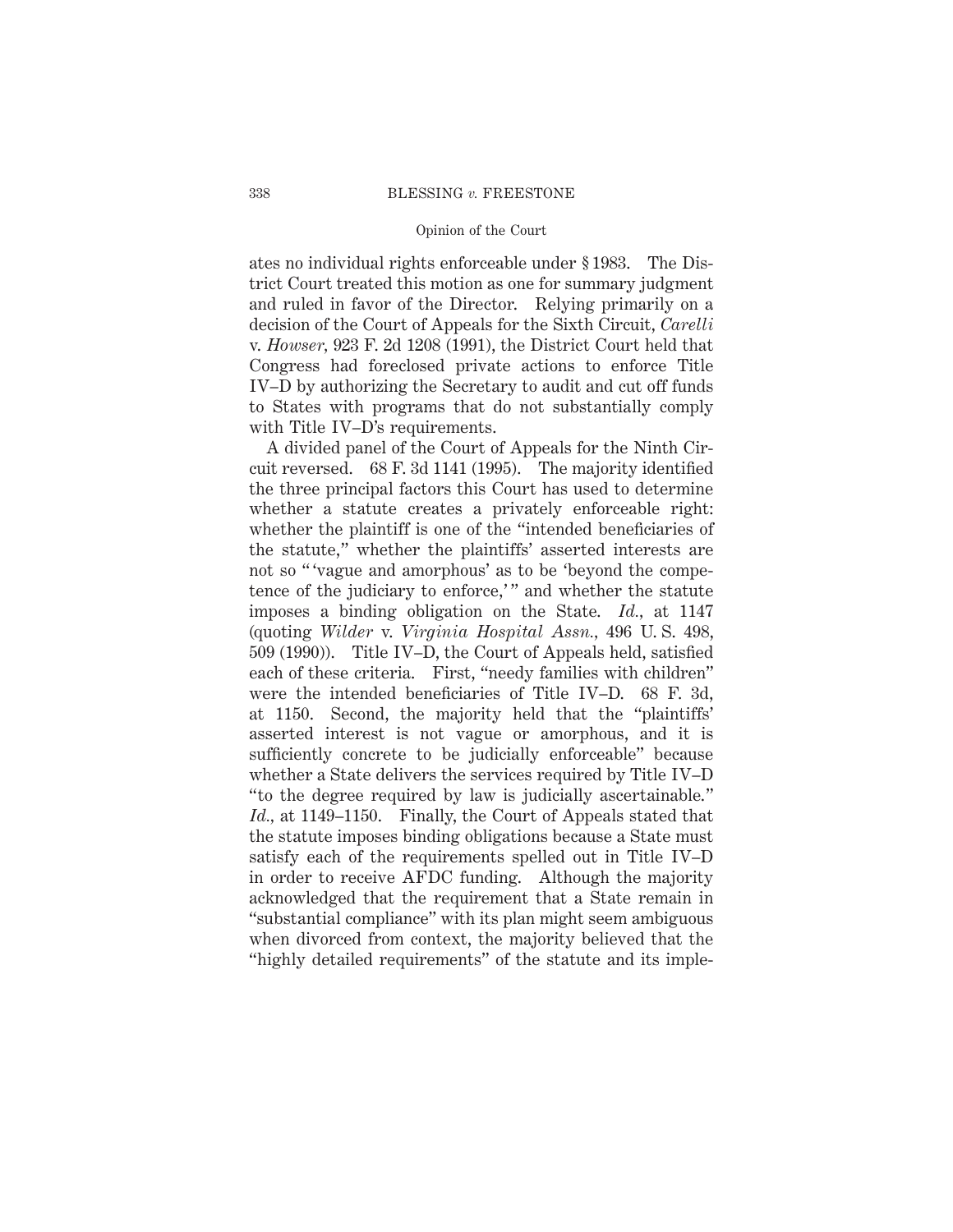menting regulations adequately notified the State of the extent of its duties. *Id.,* at 1148. Moreover, the Court of Appeals noted that "the statute . . . sets forth detailed criteria for measuring compliance with the statute," for example, generally requiring States to establish paternity in a given percentage of all cases. *Id.,* at 1149 (citing 42 U. S. C.  $§ 652(g)$ . Accordingly, the Court of Appeals concluded that respondents could sue petitioner under § 1983 to bring Arizona's child support enforcement program into substantial compliance with federal law. 68 F. 3d, at 1150.

The Court of Appeals also disagreed with the District Court's conclusion that Congress had implicitly foreclosed an individual remedy under § 1983 for violations of Title IV–D. The majority noted that Title IV–D includes no provisions for judicial enforcement that might supplant the § 1983 remedy. *Id.,* at 1153. Instead, the law simply gave the Secretary administrative oversight powers that were virtually indiscernible from those we had found insufficient to displace § 1983 liability in *Wright* v. *Roanoke Redevelopment and Housing Authority,* 479 U. S. 418 (1987). The majority expressed no opinion as to the appropriateness of either injunctive or declaratory relief, and left that question for the District Court to answer in the first instance. 68 F. 3d, at 1156.

Judge Kleinfeld dissented, arguing that Congress placed the power to enforce Title IV–D exclusively in the hands of the Secretary. He contended that the " 'substantial compliance' standard does not 'unambiguously confer' enforceable rights on any individual." *Id.,* at 1157. At most, Title IV–D called upon States "to try pretty hard, and do a pretty good job, of enforcing child support, and come up with a plan to try harder if the Secretary thinks they have not been trying hard enough." *Ibid.*

We granted certiorari to resolve disagreement among the Courts of Appeals as to whether individuals may sue state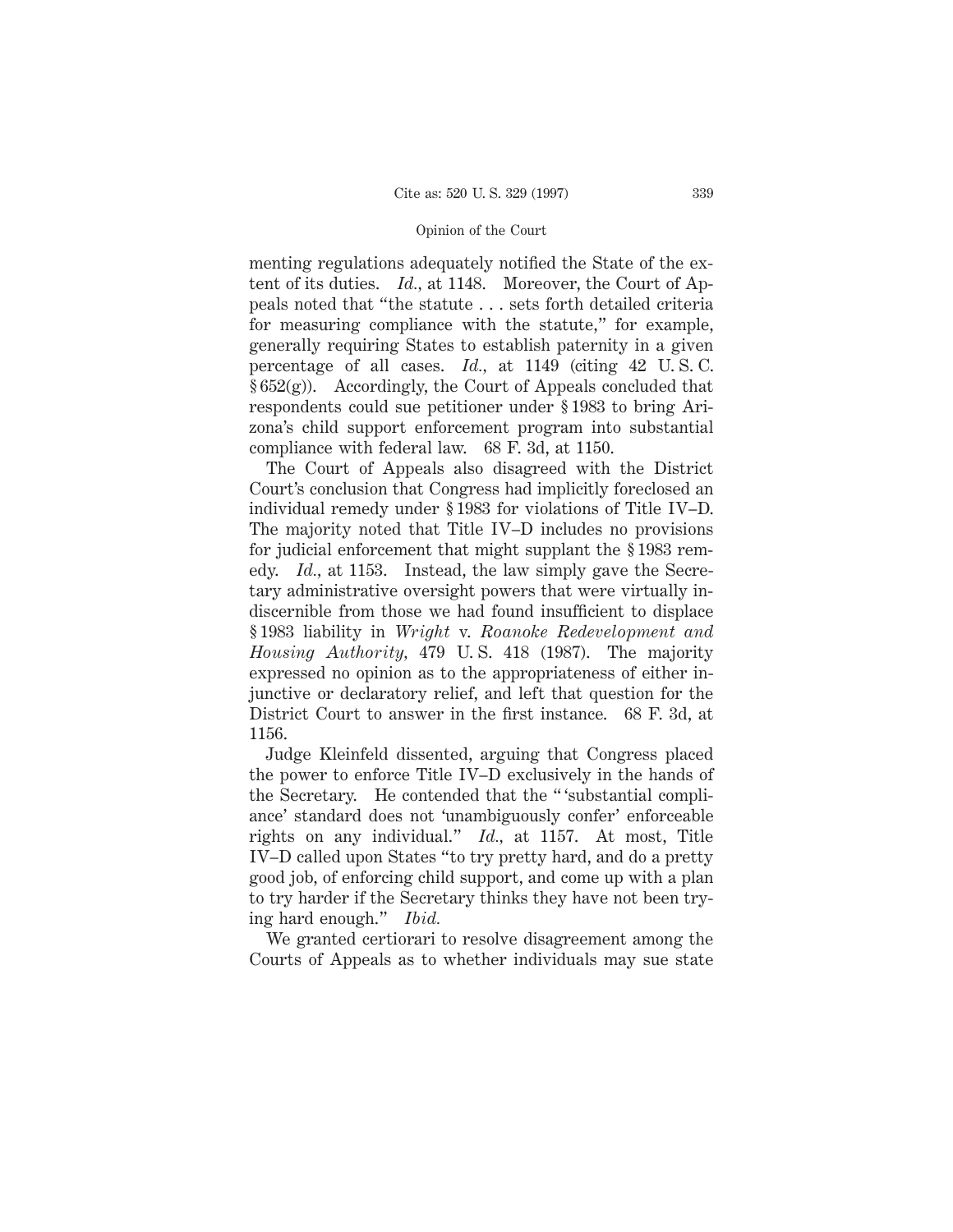officials under § 1983 for violations of Title IV–D.3 517 U. S. 1186 (1996).

## III

Section 1983 imposes liability on anyone who, under color of state law, deprives a person "of any rights, privileges, or immunities secured by the Constitution and laws." We have held that this provision safeguards certain rights conferred by federal statutes. *Maine* v. *Thiboutot,* 448 U. S. 1 (1980). In order to seek redress through § 1983, however, a plaintiff must assert the violation of a federal *right,* not merely a violation of federal *law. Golden State Transit Corp.* v. *Los Angeles,* 493 U. S. 103, 106 (1989). We have traditionally looked at three factors when determining whether a particular statutory provision gives rise to a federal right. First, Congress must have intended that the provision in question benefit the plaintiff. *Wright,* 479 U. S., at 430. Second, the plaintiff must demonstrate that the right assertedly protected by the statute is not so "vague and amorphous" that

<sup>3</sup> Compare *Wehunt* v. *Ledbetter,* 875 F. 2d 1558 (CA11 1989) (holding that Title IV–D was not enacted for the especial benefit of AFDC families, and so it does not create enforceable rights under § 1983), cert. denied, 494 U. S. 1027 (1990), with *Carelli* v. *Howser,* 923 F. 2d 1208 (CA6 1991) (holding that Title IV–D creates rights that are enforceable under § 1983, but that the Secretary's oversight power forecloses a § 1983 remedy), with *Albiston* v. *Maine Comm'r of Human Servs.,* 7 F. 3d 258 (CA1 1993) (holding that AFDC recipients have an enforceable right to prompt disbursement of their child support payments under Title IV–D), and with *Howe* v. *Ellenbecker,* 8 F. 3d 1258 (CA8 1993) (holding that Title IV–D creates rights that are enforceable under § 1983), cert. denied, 511 U. S. 1005 (1994).

Petitioner makes two further arguments in her briefs on the merits. She first contends that the Eleventh Amendment strips federal courts of jurisdiction over a § 1983 cause of action against state officials to enforce Title IV–D. Next, she asks us to overrule *Maine* v. *Thiboutot,* 448 U. S. 1 (1980), where we held that § 1983 provides a remedy for violations of federal statutes. We decline to address these questions which were neither raised nor decided below, and were not presented in the petition for certiorari. This Court's Rule 14.1(a).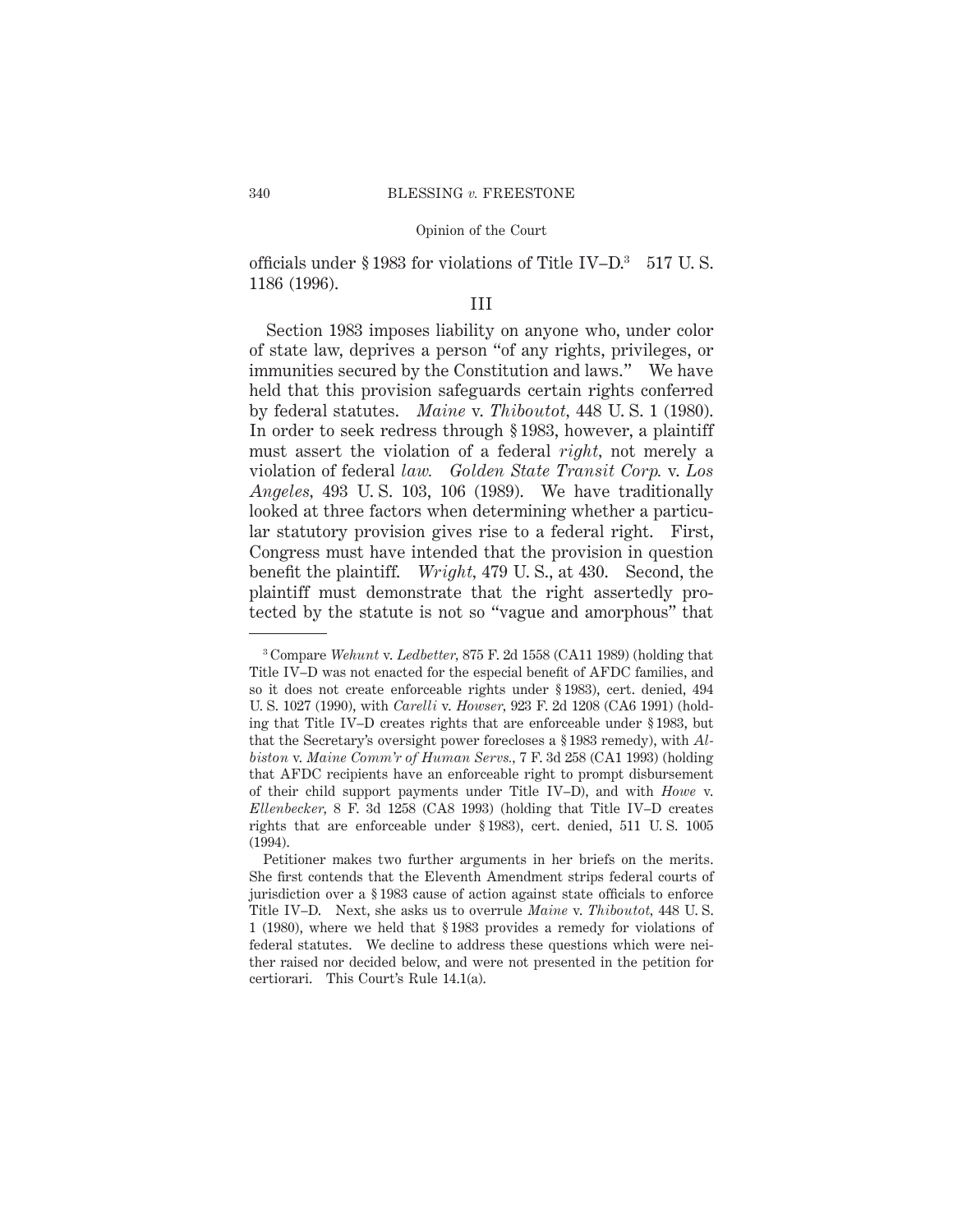its enforcement would strain judicial competence. *Id.,* at 431–432. Third, the statute must unambiguously impose a binding obligation on the States. In other words, the provision giving rise to the asserted right must be couched in mandatory, rather than precatory, terms. *Wilder, supra,* at 510–511; see also *Pennhurst State School and Hospital* v. *Halderman,* 451 U. S. 1, 17 (1981) (discussing whether Congress created obligations giving rise to an implied cause of action).

Even if a plaintiff demonstrates that a federal statute creates an individual right, there is only a rebuttable presumption that the right is enforceable under § 1983. Because our inquiry focuses on congressional intent, dismissal is proper if Congress "specifically foreclosed a remedy under § 1983." *Smith* v. *Robinson,* 468 U. S. 992, 1005, n. 9 (1984). Congress may do so expressly, by forbidding recourse to § 1983 in the statute itself, or impliedly, by creating a comprehensive enforcement scheme that is incompatible with individual enforcement under § 1983. *Livadas* v. *Bradshaw,* 512 U. S. 107, 133 (1994).

## A

With these principles in mind, we turn first to the question whether respondents have established that Title IV–D gives them federal rights.

In their complaint, respondents argued that federal law granted them "individual rights to all mandated services delivered in substantial compliance with Title IV–D and its implementing regulations." App. 41. They sought a broad injunction requiring the Director of Arizona's child support agency to achieve "substantial compliance . . . throughout all programmatic operations." *Id.,* at 42. Attributing the deficiencies in the State's program primarily to staff shortages and other structural defects, respondents essentially invited the District Court to oversee every aspect of Arizona's Title IV–D program.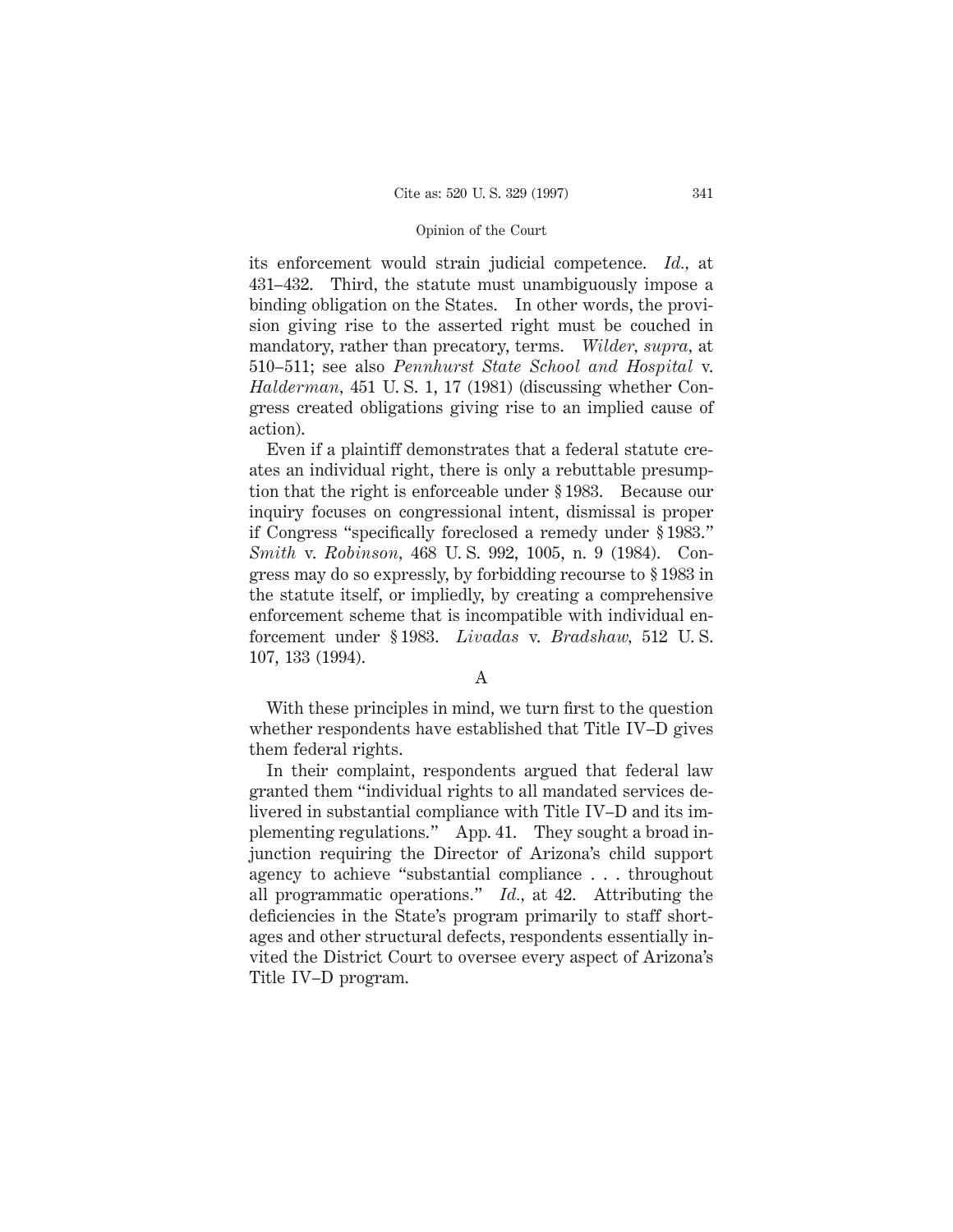Without distinguishing among the numerous rights that might have been created by this federally funded welfare program, the Court of Appeals agreed in sweeping terms that "Title IV–D creates enforceable rights in families in need of Title IV–D services." 68 F. 3d, at 1150. The Court of Appeals did not specify exactly which "rights" it was purporting to recognize, but it apparently believed that federal law gave respondents the right to have the State substantially comply with Title IV–D in all respects. We disagree.

As an initial matter, the lower court's holding that Title IV–D "creates enforceable rights" paints with too broad a brush. It was incumbent upon respondents to identify with particularity the rights they claimed, since it is impossible to determine whether Title IV–D, as an undifferentiated whole, gives rise to undefined "rights." Only when the complaint is broken down into manageable analytic bites can a court ascertain whether each separate claim satisfies the various criteria we have set forth for determining whether a federal statute creates rights. See, *e. g., Golden State, supra,* at 106 (asking whether the "provision in question" was designed to benefit the plaintiff).

In prior cases, we have been able to determine whether or not a statute created a given right because the plaintiffs articulated, and lower courts evaluated, well-defined claims. In *Wright,* for example, we held that tenants of public housing projects had a right to have their utility costs included within a rental payment that did not exceed 30 percent of their income. We did not ask whether the federal housing legislation generally gave rise to rights; rather, we focused our analysis on a specific statutory provision limiting "rent" to 30 percent of a tenant's income. 479 U. S., at 430. Similarly, in *Wilder,* we held that health care providers had an enforceable right to reimbursement at "reasonable and adequate rates" as required by a particular provision in the Medicaid statute. 496 U. S., at 511–512. And in *Suter* v. *Artist M.,* 503 U. S. 347 (1992), where we held that Title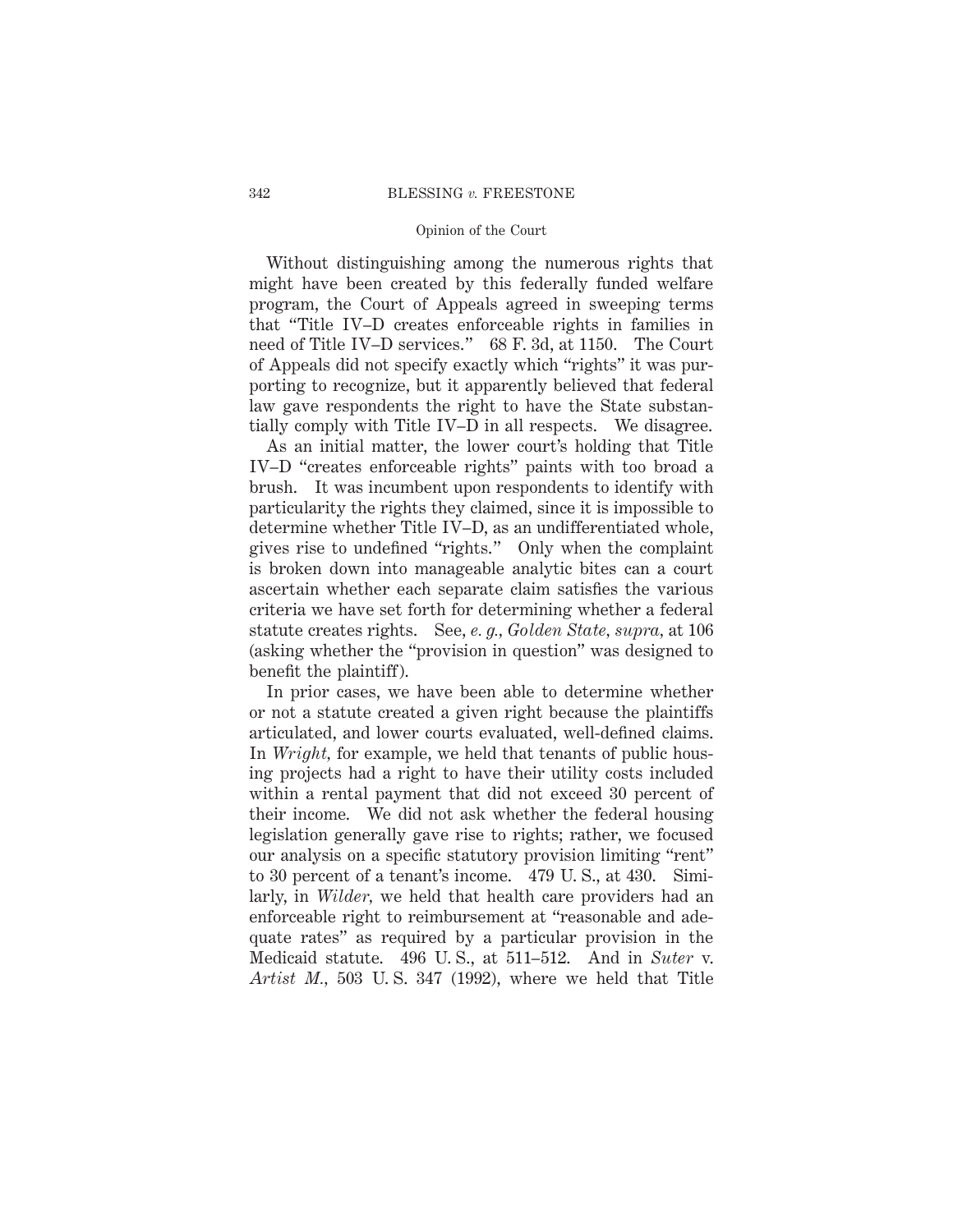IV–E of the Social Security Act did not give the plaintiffs the right that they asserted, we again analyzed the claim in very specific terms: whether children had a right to have state authorities undertake "reasonable efforts to prevent removal of children from their homes and to facilitate reunification of families where removal had occurred." *Id.,* at 352 (footnote omitted). Finally, in *Livadas, supra,* at 134, we discerned in the structure of the National Labor Relations Act (NLRA) the very specific right of employees "to complete the collective-bargaining process and agree to an arbitration clause." See 512 U. S., at 133, n. 27 (explaining that whether a claim founded on the NLRA is cognizable under § 1983 may depend on whether the claim stems from abridgment of a "protected individual interest"). We did not simply ask whether the NLRA created unspecified "rights."

The Court of Appeals did not engage in such a methodical inquiry. As best we can tell, the Court of Appeals seemed to think that respondents had a right to require the Director of Arizona's child support agency to bring the State's program into substantial compliance with Title IV–D. But the requirement that a State operate its child support program in "substantial compliance" with Title IV–D was not intended to benefit individual children and custodial parents, and therefore it does not constitute a federal right. Far from creating an *individual* entitlement to services, the standard is simply a yardstick for the Secretary to measure the *systemwide* performance of a State's Title IV–D program. Thus, the Secretary must look to the aggregate services provided by the State, not to whether the needs of any particular person have been satisfied. A State substantially complies with Title IV–D when it provides most mandated services (such as enforcement of support obligations) in only 75 percent of the cases reviewed during the federal audit period. 45 CFR § 305.20(a)(3)(iii) (1995). States must aim to establish paternity in 90 percent of all eligible cases, but may satisfy considerably lower targets so long as their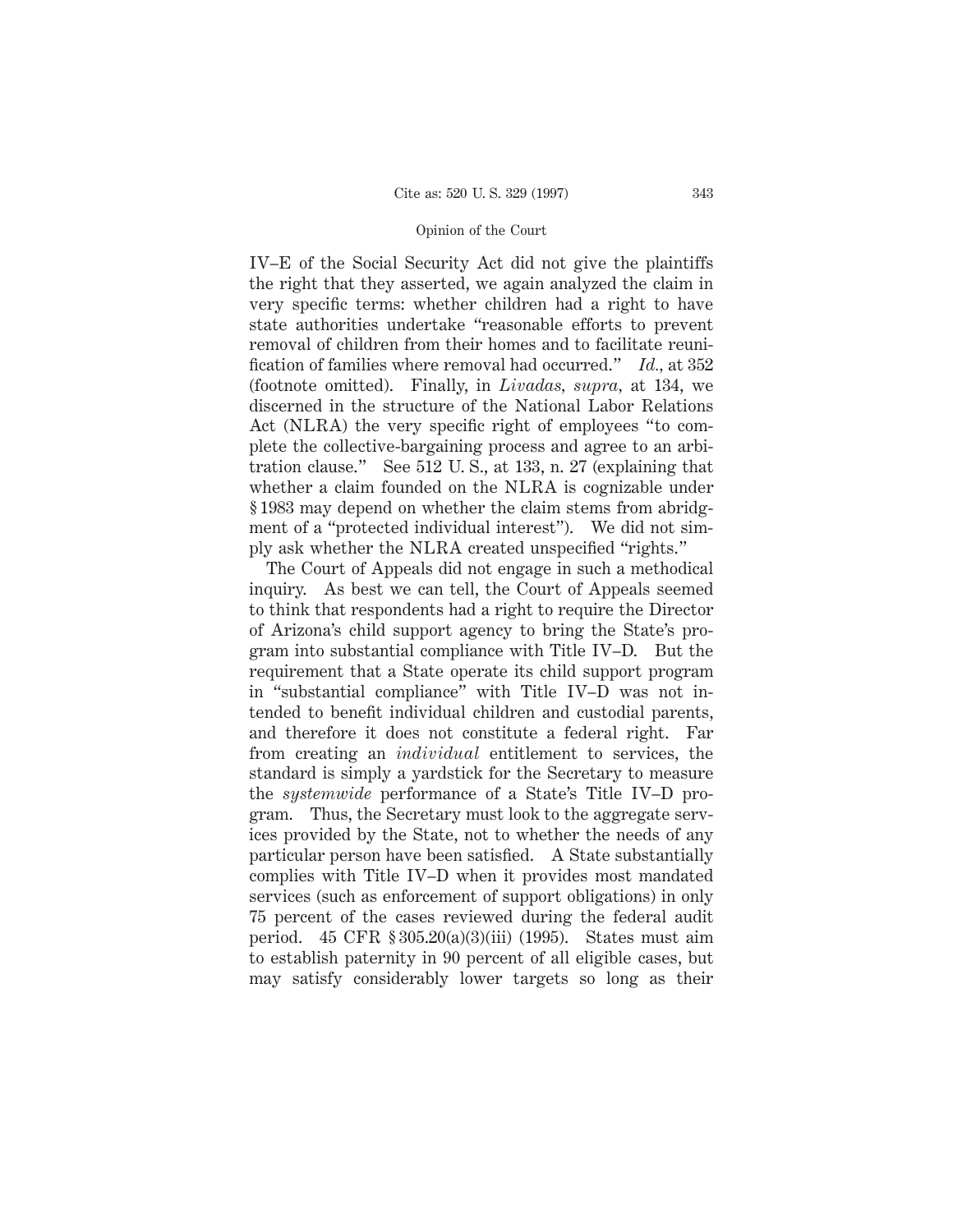efforts are steadily improving. 42 U.S.C.  $\S 652(g)$ . It is clear, then, that even when a State is in "substantial compliance" with Title IV–D, any individual plaintiff might still be among the 10 or 25 percent of persons whose needs ultimately go unmet. Moreover, even upon a finding of substantial noncompliance, the Secretary can merely reduce the State's AFDC grant by up to five percent; she cannot, by force of her own authority, command the State to take any particular action or to provide any services to certain individuals. In short, the substantial compliance standard is designed simply to trigger penalty provisions that increase the frequency of audits and reduce the State's AFDC grant by a maximum of five percent. As such, it does not give rise to individual rights.

The Court of Appeals erred not only in finding that individuals have an enforceable right to substantial compliance, but also in taking a blanket approach to determining whether Title IV–D creates rights. It is readily apparent that many other provisions of that multifaceted statutory scheme do not fit our traditional three criteria for identifying statutory rights. To begin with, many provisions, like the "substantial compliance" standard, are designed only to guide the State in structuring its systemwide efforts at enforcing support obligations. These provisions may ultimately benefit individuals who are eligible for Title IV–D services, but only indirectly. For example, Title IV–D lays out detailed requirements for the State's data processing system. Among other things, this system must sort information into standardized data elements specified by the Secretary; transmit information electronically to the State's AFDC system to monitor family eligibility for financial assistance; maintain the data necessary to meet federal reporting requirements; and provide for the electronic transfer of funds for purposes of income withholding and interstate collections. 42 U. S. C. § 654a (1994 ed., Supp. II); 45 CFR § 307.10 (1995). Obviously, these complex standards do not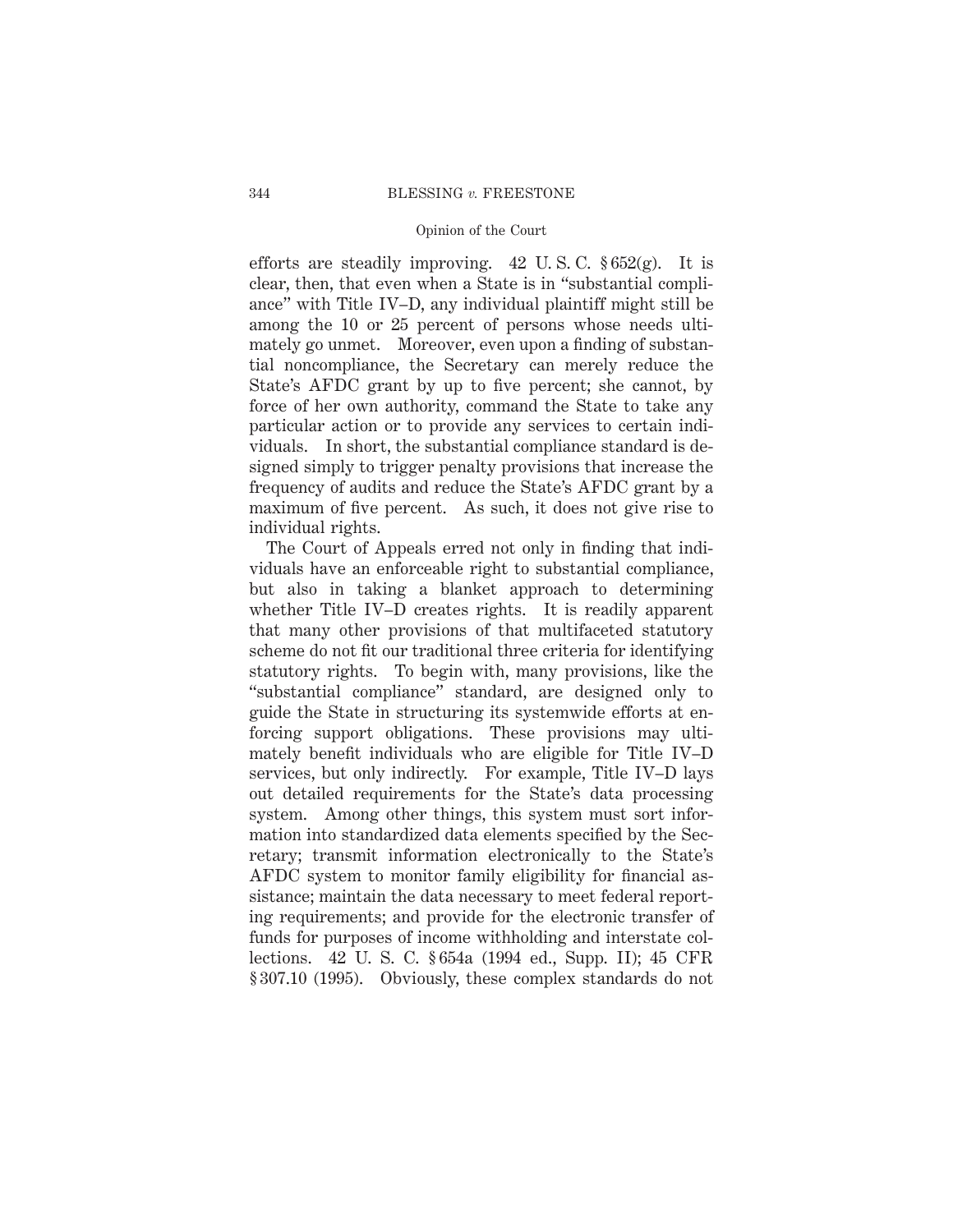give rise to individualized rights to computer services. They are simply intended to improve the overall efficiency of the States' child support enforcement scheme.

The same reasoning applies to the staffing levels of the state agency, which respondents seem to claim are inadequate. App. 11 (Complaint ¶ 39) (alleging that delays in case processing are attributable to "extraordinary staff shortages, inordinately high caseloads and unmanageable backlogs"). Title IV–D generally requires each participating State to establish a separate child support enforcement unit "which meets such staffing and organizational requirements as the Secretary may by regulation prescribe." 42 U. S. C. § 654(3). The regulations, in turn, simply provide that each level of the State's organization must have "sufficient staff" to fulfill specified functions. These mandates do not, however, give rise to federal rights. For one thing, the link between increased staffing and the services provided to any particular individual is far too tenuous to support the notion that Congress meant to give each and every Arizonan who is eligible for Title IV–D the right to have the State Department of Economic Security staffed at a "sufficient" level. Furthermore, neither the statute nor the regulation gives any guidance as to how large a staff would be "sufficient." Cf. *Suter,* 503 U. S., at 360 (finding requirement of "reasonable efforts" unenforceable where there was "[n]o further statutory guidance . . . as to how 'reasonable efforts' are to be measured"). Enforcement of such an undefined standard would certainly "strain judicial competence." *Livadas,* 512 U. S., at 132.

We do not foreclose the possibility that some provisions of Title IV–D give rise to individual rights. The lower court did not separate out the particular rights it believed arise from the statutory scheme, and we think the complaint is less than clear in this regard. For example, respondent Madrid alleged that the state agency managed to collect some support payments from her ex-husband but failed to pass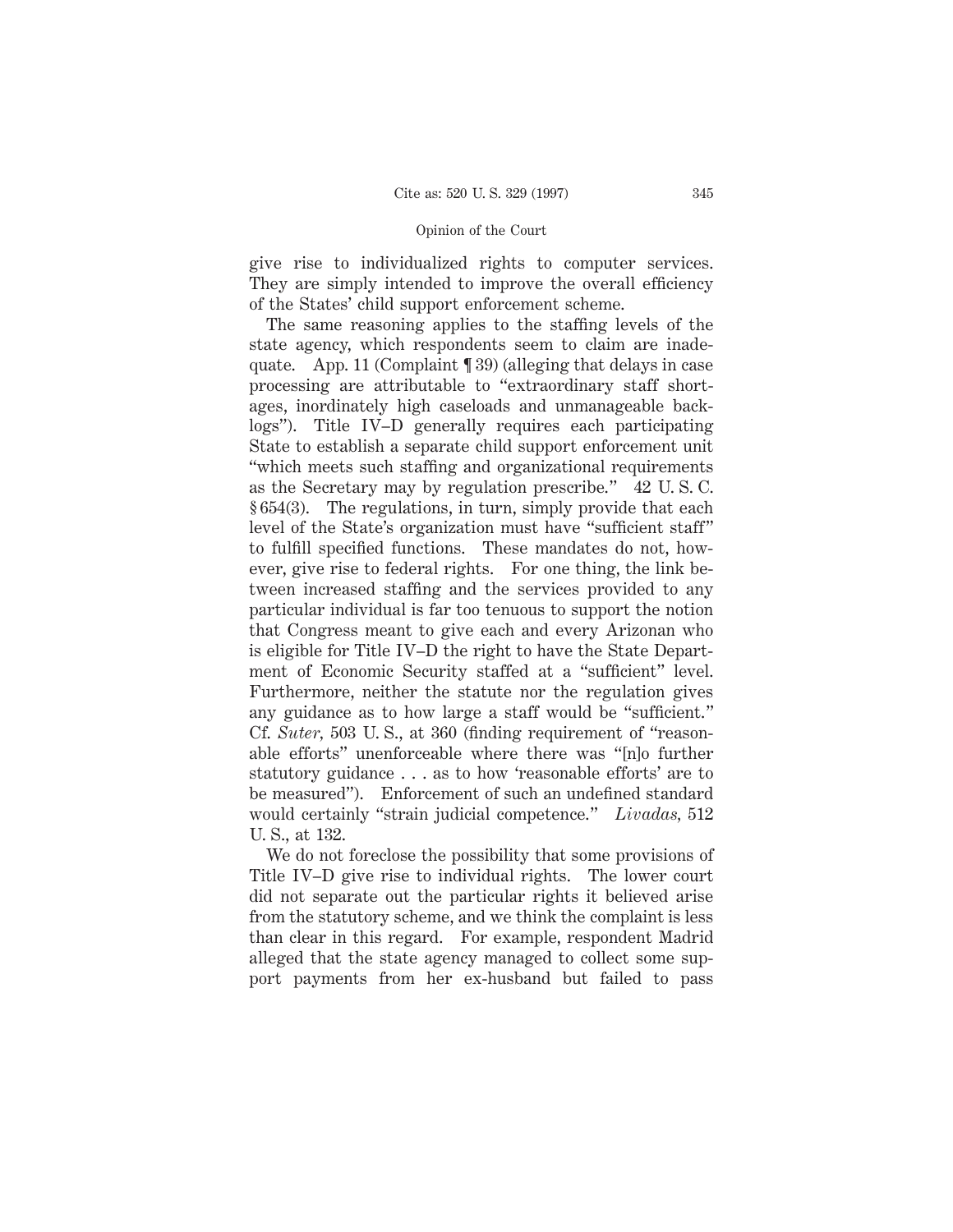through the first \$50 of each payment, to which she was purportedly entitled under the pre-1996 version of § 657(b)(1). App. 13 (Complaint ¶ 48). Although § 657 may give her a federal right to receive a specified portion of the money collected on her behalf by Arizona, she did not explicitly request such relief in the complaint.

In any event, it is not at all apparent that respondents sought any relief more specific than a declaration that their "rights" were being violated and an injunction forcing Arizona's child support agency to "substantially comply" with all of the provisions of Title IV–D. We think that this defect is best addressed by sending the case back for the District Court to construe the complaint in the first instance, in order to determine exactly what rights, considered in their most concrete, specific form, respondents are asserting. Only by manageably breaking down the complaint into specific allegations can the District Court proceed to determine whether any specific claim asserts an individual federal right.

## B

Because we leave open the possibility that Title IV–D may give rise to some individually enforceable rights, we pause to consider petitioner's final argument that no remand is warranted because the statute contains "a remedial scheme that is 'sufficiently comprehensive . . . to demonstrate congressional intent to preclude the remedy of suits under § 1983.' " *Wilder,* 496 U. S., at 521 (quoting *Middlesex County Sewerage Authority* v. *National Sea Clammers Assn.,* 453 U. S. 1, 20 (1981)). Because petitioner does not claim that any provision of Title IV–D expressly curtails § 1983 actions, she must make the difficult showing that allowing § 1983 actions to go forward in these circumstances "would be inconsistent with Congress' carefully tailored scheme." *Golden State,* 493 U. S., at 107 (citation and internal quotation marks omitted).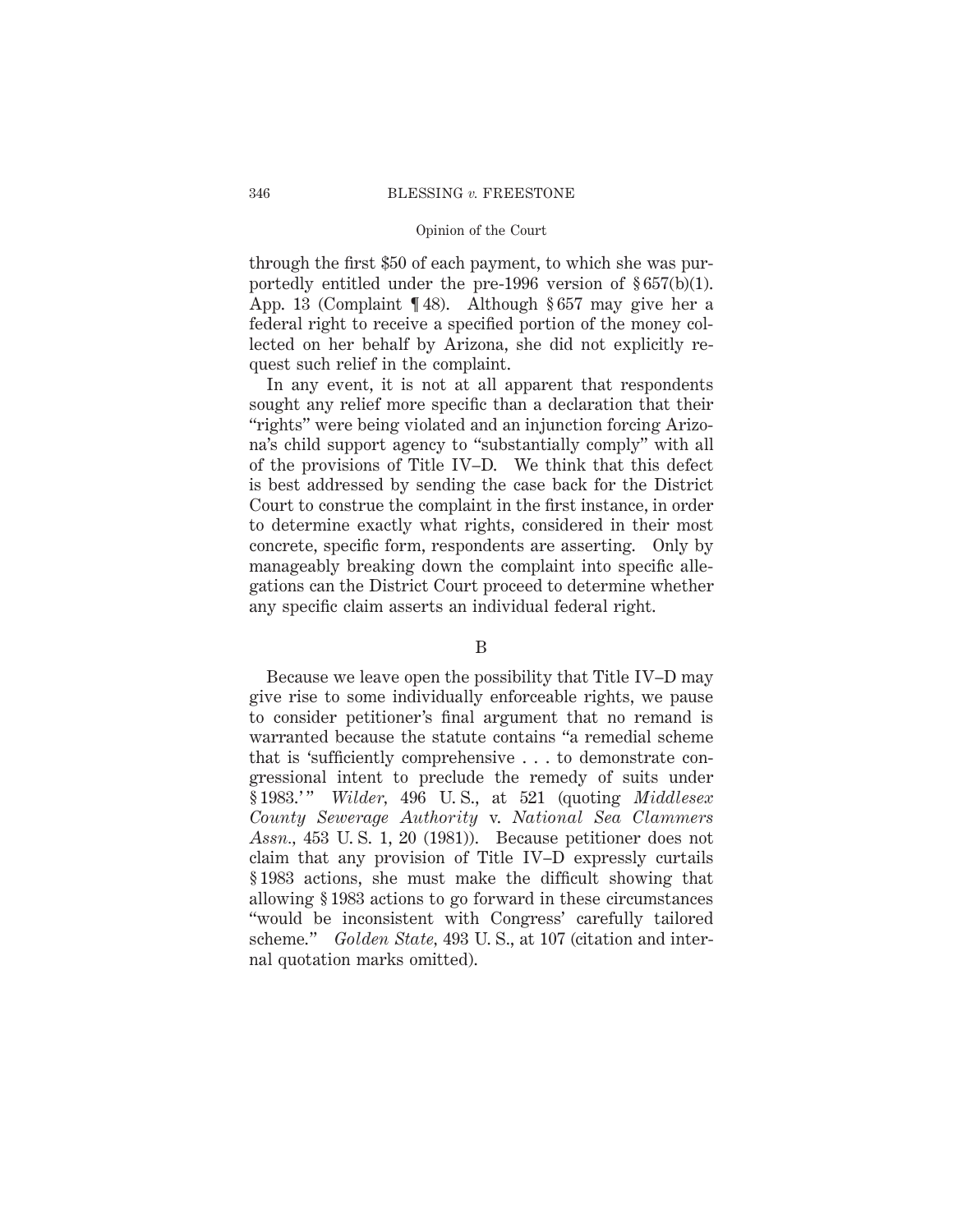Only twice have we found a remedial scheme sufficiently comprehensive to supplant § 1983: in *Sea Clammers, supra,* and *Smith* v. *Robinson,* 468 U. S. 992 (1984). In *Sea Clammers,* we focused on the "unusually elaborate enforcement provisions" of the Federal Water Pollution Control Act, which placed at the disposal of the Environmental Protection Agency a panoply of enforcement options, including noncompliance orders, civil suits, and criminal penalties. 453 U. S., at 13. We emphasized that several provisions of the Act authorized private persons to initiate enforcement actions. *Id.,* at 14, 20. We found it "hard to believe that Congress intended to preserve the § 1983 right of action when it created so many specific statutory remedies, including the two citizen-suit provisions." *Id.,* at 20. Likewise, in *Smith,* the review scheme in the Education of the Handicapped Act permitted aggrieved individuals to invoke "carefully tailored" local administrative procedures followed by federal judicial review. 468 U. S., at 1009. We reasoned that Congress could not possibly have wanted parents to skip these procedures and go straight to court by way of § 1983, since that would have "render[ed] superfluous most of the detailed procedural protections outlined in the statute." *Id.,* at 1011.

We have also stressed that a plaintiff's ability to invoke § 1983 cannot be defeated simply by "[t]he availability of administrative mechanisms to protect the plaintiff's interests." *Golden State, supra,* at 106. Thus, in *Wright,* we rejected the argument that the Secretary of Housing and Urban Development's "generalized powers" to audit local public housing authorities, to enforce annual contributions contracts, and to cut off federal funding demonstrated a congressional intention to prevent public housing tenants from using § 1983 to enforce their rights under the federal Housing Act. 479 U. S., at 428. We reached much the same conclusion in *Wilder,* where the Secretary of Health and Human Services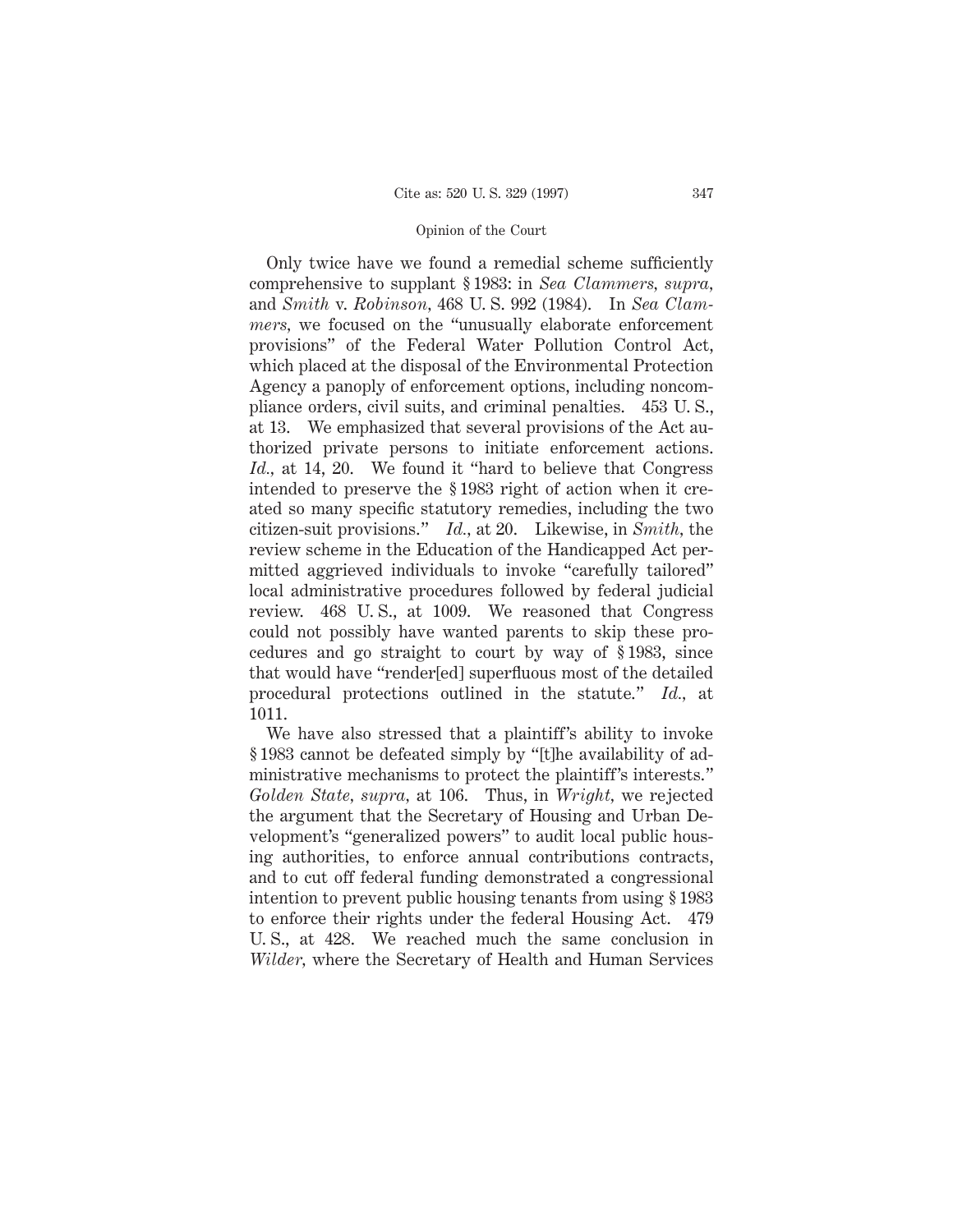had power to reject state Medicaid plans or to withhold federal funding to States whose plans did not comply with federal law. 496 U. S., at 521. Even though in both cases these oversight powers were accompanied by limited state grievance procedures for individuals, we found that § 1983 was still available. *Wright, supra,* at 427–428; *Wilder, supra,* at 523.

The enforcement scheme that Congress created in Title IV–D is far more limited than those in *Sea Clammers* and *Smith.* Unlike the federal programs at issue in those cases. Title IV–D contains no private remedy—either judicial or administrative—through which aggrieved persons can seek redress. The only way that Title IV–D assures that States live up to their child support plans is through the Secretary's oversight. The Secretary can audit only for "substantial compliance" on a programmatic basis. Furthermore, up to 25 percent of eligible children and custodial parents can go without most of the services enumerated in Title IV–D before the Secretary can trim a State's AFDC grant. These limited powers to audit and cut federal funding closely resemble those powers at issue in *Wilder* and *Wright.* Although counsel for the Secretary suggested at oral argument that the Secretary "has the same right under a contract as any other party to seek specific performance," Tr. of Oral Arg. 49, this possibility was not developed in the briefs. Even assuming the Secretary's authority to sue for specific performance, Title IV–D's administrative enforcement arsenal would not compare to those in *Sea Clammers* and *Smith,* especially if, as the Government further contended, see Tr. of Oral Arg. 49–50, no private actor would have standing to force the Secretary to bring suit for specific performance. To the extent that Title IV–D may give rise to individual rights, therefore, we agree with the Court of Appeals that the Secretary's oversight powers are not comprehensive enough to close the door on § 1983 liability. 68 F. 3d, at 1151–1156.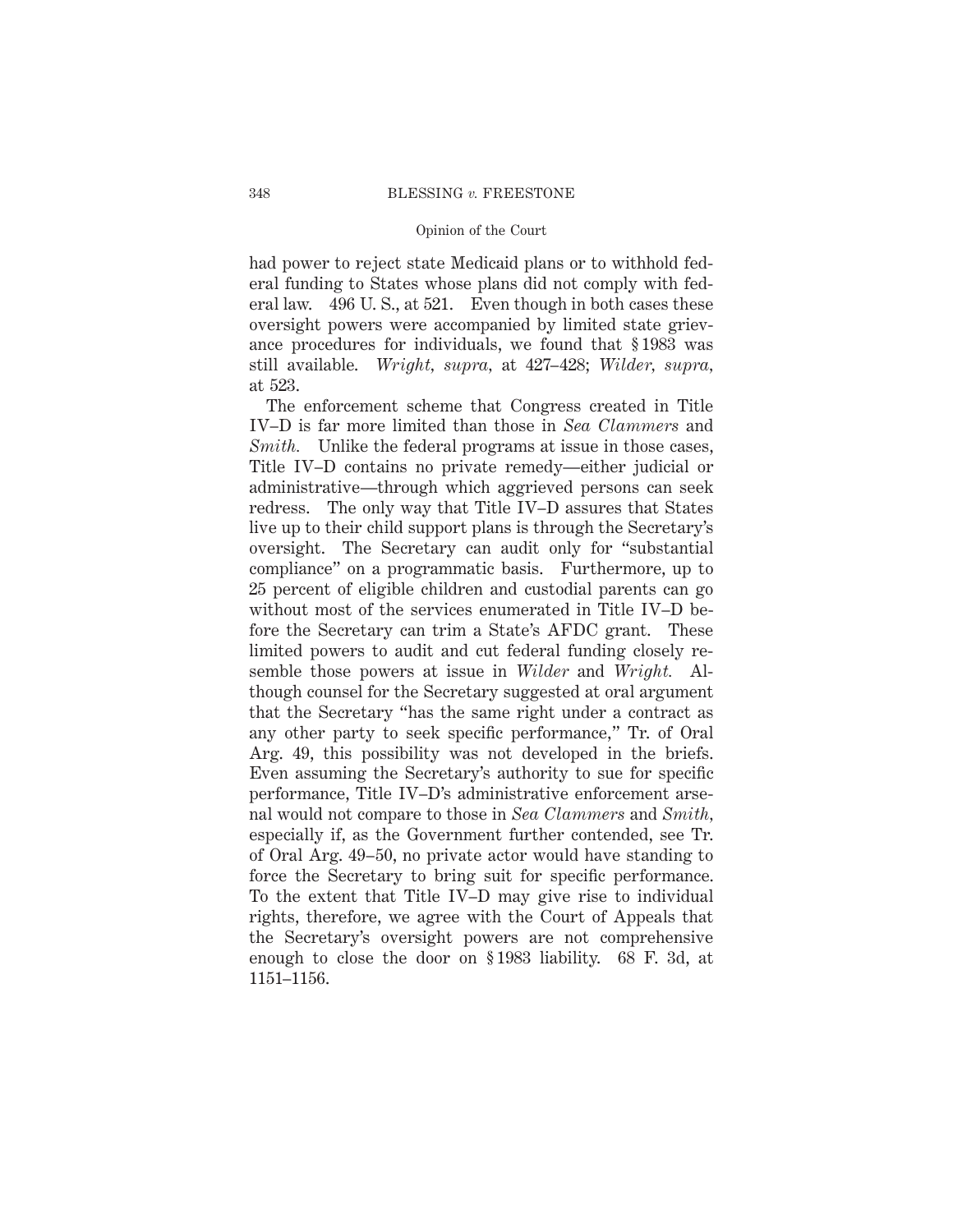## Scalia, J., concurring

## IV

The judgment of the Court of Appeals is vacated, and the case is remanded with instructions to remand to the District Court for further proceedings consistent with this opinion.

*It is so ordered.*

Justice Scalia, with whom Justice Kennedy joins, concurring.

I agree with the Court that under the test set forth in *Wright* v. *Roanoke Redevelopment and Housing Authority,* 479 U. S. 418, 423 (1987), and *Wilder* v. *Virginia Hospital Assn.,* 496 U. S. 498, 509 (1990), 42 U. S. C. § 1983 does not permit individual beneficiaries of Title IV–D of the Social Security Act, as added, 88 Stat. 2351, and as amended, 42 U. S. C. §§ 651–669b (1994 ed., Supp. II), to bring suit challenging a State's failure to achieve "substantial compliance" with the requirements of Title IV–D. That conclusion makes it unnecessary to reach the question whether § 1983 *ever* authorizes the beneficiaries of a federal-state funding and spending agreement—such as Title IV–D—to bring suit.

As we explained in *Pennhurst State School and Hospital* v. *Halderman,* 451 U. S. 1 (1981), such an agreement is "in the nature of a contract," *id.,* at 17: The State promises to provide certain services to private individuals, in exchange for which the Federal Government promises to give the State funds. In contract law, when such an arrangement is made (A promises to pay B money, in exchange for which B promises to provide services to C), the person who receives the benefit of the exchange of promises between the two others (C) is called a third-party beneficiary. Until relatively recent times, the third-party beneficiary was generally regarded as a stranger to the contract, and could not sue upon it; that is to say, if, in the example given above, B broke his promise and did not provide services to C, the only person who could enforce the promise in court was the other party